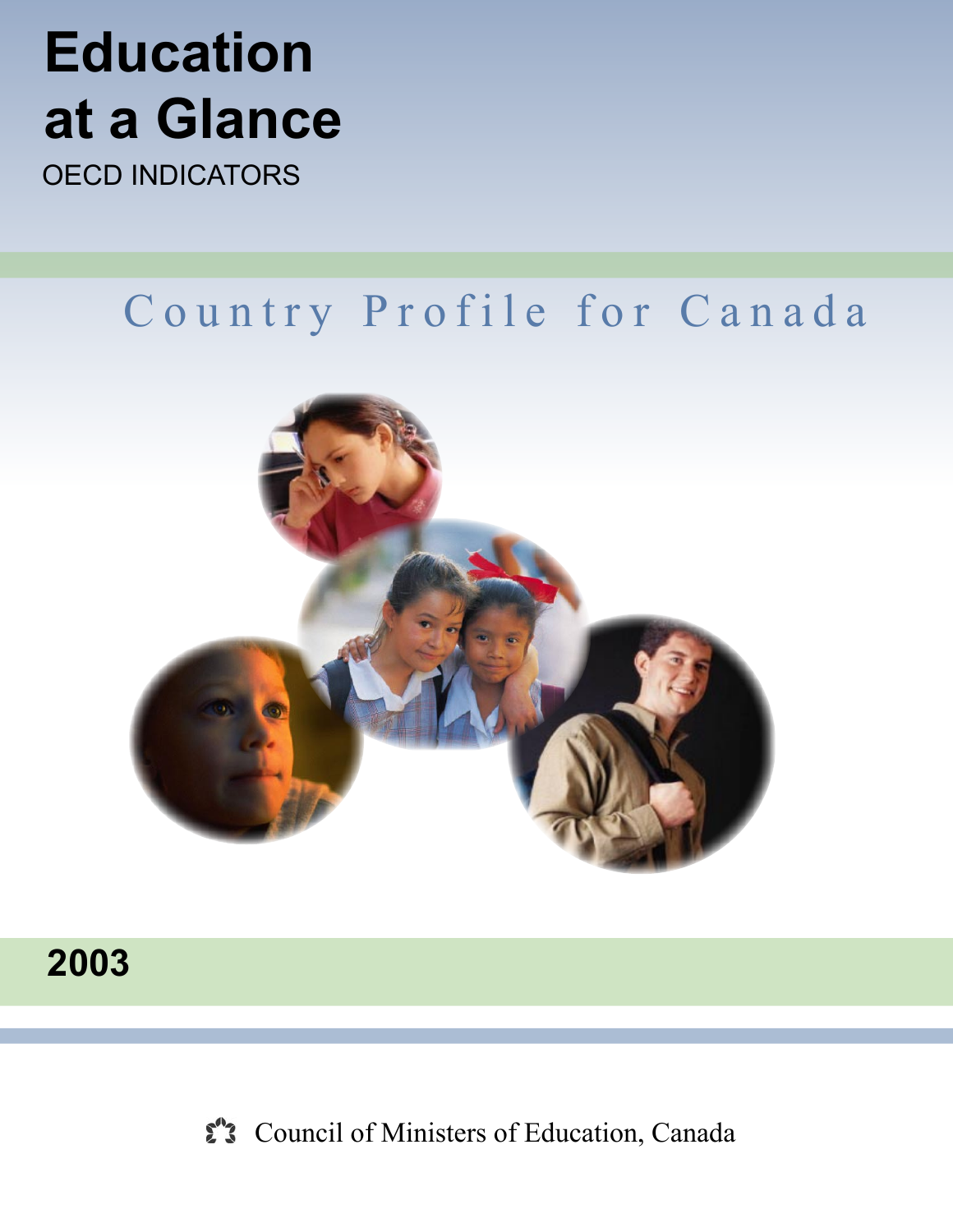#### **Table of Contents**

| <b>Chapter A:</b> |                                                                                              |  |
|-------------------|----------------------------------------------------------------------------------------------|--|
| $A1$ :            |                                                                                              |  |
| A2:               |                                                                                              |  |
| A3:               |                                                                                              |  |
| A4:               |                                                                                              |  |
| A5:               |                                                                                              |  |
| A6:               |                                                                                              |  |
| A7:               |                                                                                              |  |
| A8:               |                                                                                              |  |
| A9:               |                                                                                              |  |
| A10:              |                                                                                              |  |
| A11:              |                                                                                              |  |
| A12:              |                                                                                              |  |
| A13:              | Expected years in education, employment and non-employment between the ages of 15 and 29 7   |  |
| A14:              |                                                                                              |  |
| A15:              |                                                                                              |  |
| <b>Chapter B:</b> |                                                                                              |  |
| $B1$ :            |                                                                                              |  |
| B2:               |                                                                                              |  |
| B3:               | Relative proportions of public and private investment in educational institutions* 11        |  |
| B4:               |                                                                                              |  |
| B5:               |                                                                                              |  |
| <b>B6:</b>        |                                                                                              |  |
| <b>Chapter C:</b> |                                                                                              |  |
| $C1$ :            |                                                                                              |  |
| $C2$ :            | Entry to and expected years in tertiary education and participation in secondary education14 |  |
| $C3$ :            |                                                                                              |  |
| $C4$ :            |                                                                                              |  |
| C5:               |                                                                                              |  |
| <b>Chapter D:</b> |                                                                                              |  |
| D1:               |                                                                                              |  |
| $D2$ :            |                                                                                              |  |
| D3:               | Teachers' and students' use of information and communication technology in upper secondary   |  |
|                   |                                                                                              |  |
| $D4$ :            |                                                                                              |  |
| $D5$ :            |                                                                                              |  |
| D6:               |                                                                                              |  |
| D7:               |                                                                                              |  |
| D8:               |                                                                                              |  |
|                   |                                                                                              |  |
| I.                |                                                                                              |  |
| II.               |                                                                                              |  |
| III.              |                                                                                              |  |

\* See table on page 2 for comparison information on indicators marked with an asterisk.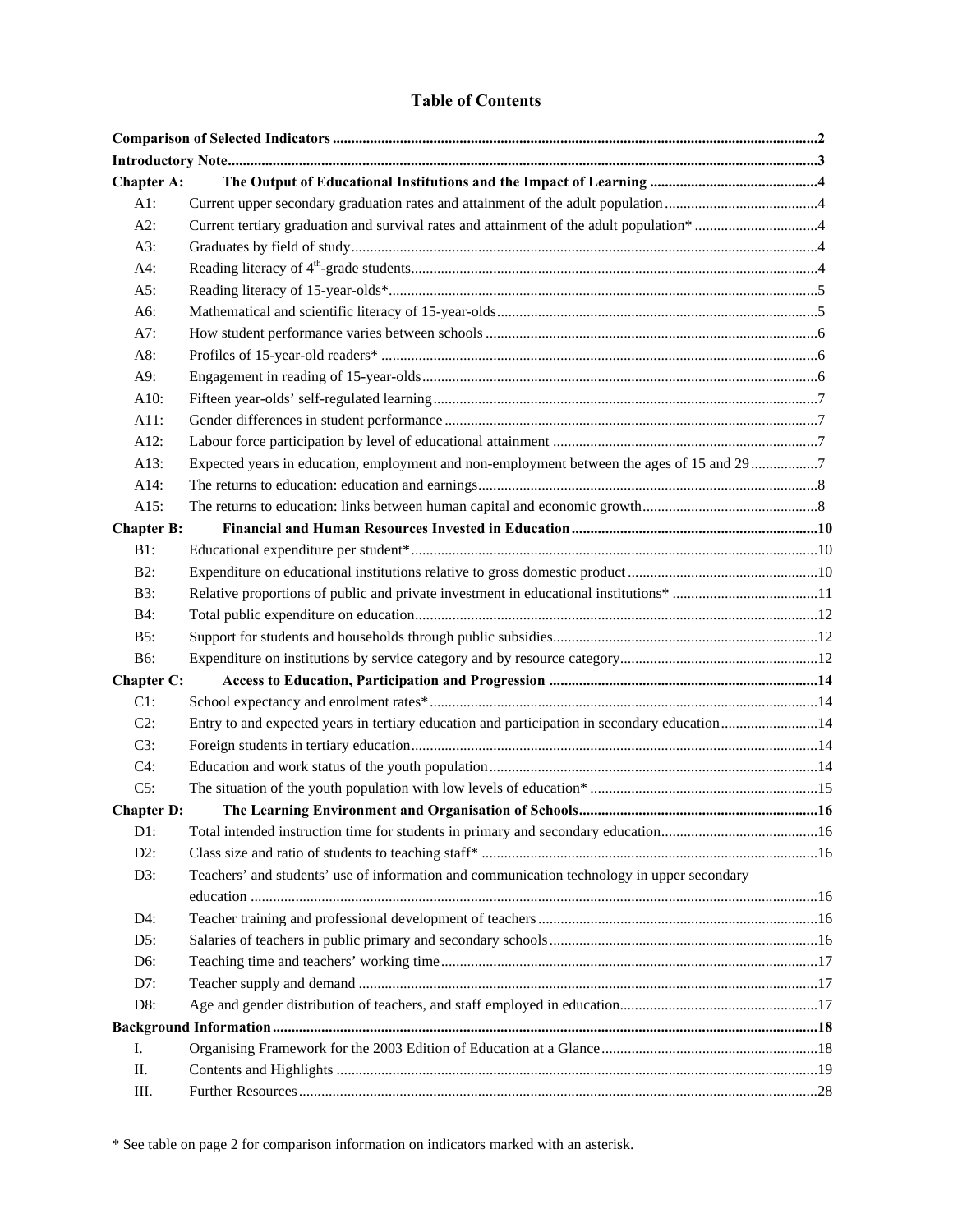|             | ļ |
|-------------|---|
|             |   |
|             | i |
|             |   |
|             |   |
|             |   |
|             |   |
|             |   |
|             | i |
|             |   |
|             |   |
| į<br>ì<br>ı |   |

| Indicator                                                                                                                                               | Canada                   | France       | Germany      | Italy        | Japan                   | Kingdom<br>United       | United<br><b>States</b> | High                             | Low                            | Country<br>OECD<br>mean |
|---------------------------------------------------------------------------------------------------------------------------------------------------------|--------------------------|--------------|--------------|--------------|-------------------------|-------------------------|-------------------------|----------------------------------|--------------------------------|-------------------------|
| Percentage of the population (25-<br>to 64-year-olds) that has attained<br>tertiary-type A education, 2001<br>$A2$ (Table $A2.3$ )                      | 20%                      | 12%          | 13%          | 10%          | 19%                     | 18%                     | 28%                     | <b>United States</b><br>28%      | Portugal/Austria<br>7%         | 15%                     |
| Percentage of 15-year-olds below<br>or at level 1 on the PISA reading<br>literacy scale, 2000<br>A5 (Table A5.1)                                        | 9%                       | 15%          | 23%          | 19%          | 10%                     | 13%                     | 18%                     | Mexico<br>44%                    | Korea<br>6%                    | 18%                     |
| Percentage of 15-year-olds in<br>Cluster 1 <sup>1</sup> and their mean score on<br>the PISA combined reading<br>literacy scale, 2000<br>A8 (Table A8.2) | 24.3%<br>507             | 32.6%<br>488 | 24.1%<br>464 | 25.8%<br>469 | 14.5%<br>482            | 17.1%<br>503            | 28.4%<br>478            | Luxembourg<br>39.4%<br>434       | Iceland<br>6.6%<br>449         | 22.4%<br>468            |
| institutions per student, all tertiary<br>Expenditure on educational<br>$B1$ (Table $B1.1$ )<br>(USD), 2000                                             | \$14,983                 | \$8,373      | \$10,898     | \$8,065      | \$10,914                | \$9,657                 | \$20,358                | <b>United States</b><br>\$20,358 | Poland<br>\$3,222              | \$9,571                 |
| Percentage of private expenditure<br>on tertiary education, 2000<br>B3 (Table B3.2)                                                                     | 39%                      | 14.3%        | 8.2%         | 22.5%        | 55.1%                   | 32.3%                   | 66.1%                   | Korea<br>76.7%                   | Greece<br>0.3%                 | 21.4%                   |
| Number of years at (for) which<br>over 90% of the population are<br>$CI$ (Table $CI.2$ )<br>enrolled, 2001                                              | years<br>$\overline{12}$ | years<br>15  | years<br>12  | years<br>13  | years<br>$\overline{4}$ | years<br>$\overline{2}$ | Years<br>$\equiv$       | Belgium<br>15 years<br>France    | 6 years<br>Turkey              | years<br>$\overline{c}$ |
| Percentage of 20- to 24-year-olds<br>employed by level of educational<br>attainment, 2001<br>$CS$ (Table $CS(1)$                                        |                          |              |              |              |                         |                         |                         |                                  |                                |                         |
| Below upper secondary                                                                                                                                   | 55%                      | 49.3%        | 54.4%        | 55.4%        | $\mathbf{N}\mathbf{A}$  | 43.6%                   | 61.8%                   | Iceland<br>90.7%                 | Slovak Rep.<br>Turkey<br>16.7% | 64.4%                   |
| Upper secondary and above                                                                                                                               | 81.4%                    | 80.2%        | 82.0%        | 60.1%        |                         | 83.0%                   | 79.7%                   | 94.8%                            | 49.1%                          | 78.7%                   |
| Ratio of students to teaching staff<br>in public and private institutions,<br>$D2$ (Table $D2.2$ )<br>2001                                              |                          |              |              |              |                         |                         |                         | Korea                            | Denmark                        |                         |
| Primary education                                                                                                                                       | 18.3                     | 19.5         | 19.4         | 10.8         | 20.6                    | 20.5                    | 16.3                    | 32.1                             | Portugal<br>10.0               | 17.0                    |
| All secondary education                                                                                                                                 | 17.8                     | 12.3         | 15.2         | 10.2         | 15.1                    | 14.5                    | 15.9                    | Mexico<br>27.3                   | 8.9                            | 13.9                    |

# $^{\rm I}$  Cluster 1 comprises the least diversified readers. 1 Cluster 1 comprises the least diversified readers.

#### **Comparison of Selected Indicators**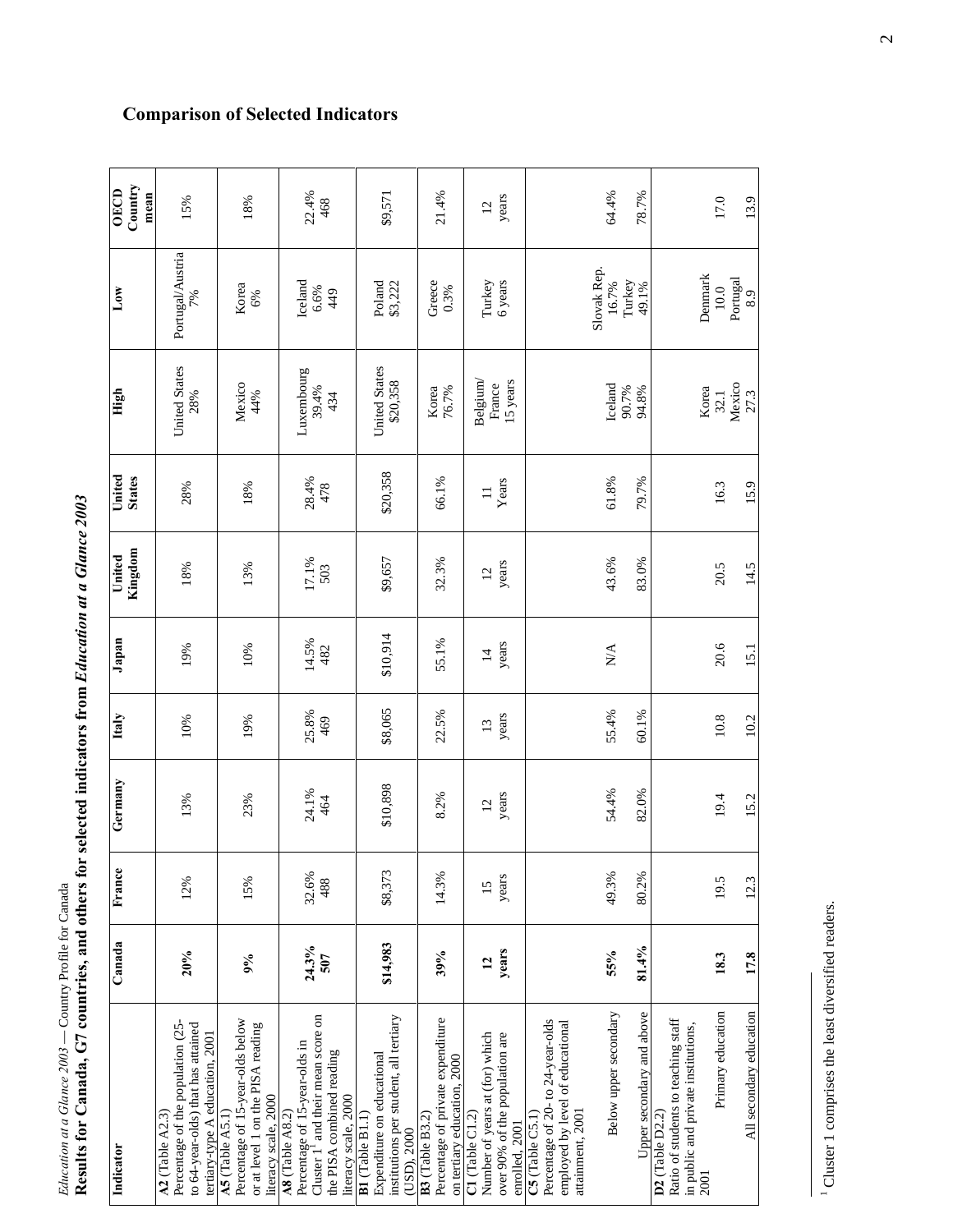#### **Introductory Note**

This document, *Country Profile for Canada*, is intended to provide an overview of the data reported for Canada in *Education at a Glance, OECD Indicators 2003 (*EAG 2003)*.* Readers are invited to explore the full document in more depth, if they wish. The text in italic type in this country profile is extracted directly from EAG 2003 and has page (p.) and paragraph (para.) references to the longer document. The comments in regular type relate to Canada, but are derived from the tables and charts in EAG 2003.

The section entitled Background Information at the end of this document is drawn directly from the "Introduction" in EAG 2003 and is included here for the reader's convenience. The sections are entitled "Organising Framework for the 2003 Edition of Education at a Glance," "Content and Highlights," describing each of the indicators in some detail, and "Further Resources."

#### **Indicators for which there are no Canadian data:**

A3: Graduates by field of study

A4: Reading literacy of  $4<sup>th</sup>$ -grade students

A10: Fifteen-year-olds' self-regulated learning

A11: Gender differences in student performance

- C3: Foreign students in tertiary education
- D1: Total intended instruction time for students in primary and secondary education
- D3: Teachers' and students' use of information and communication technology in upper secondary education

D4: Teacher training and professional development of teachers

D5: Salaries of teachers in public primary and secondary schools

- D6: Teaching time and teachers' working time
- D7: Teacher supply and demand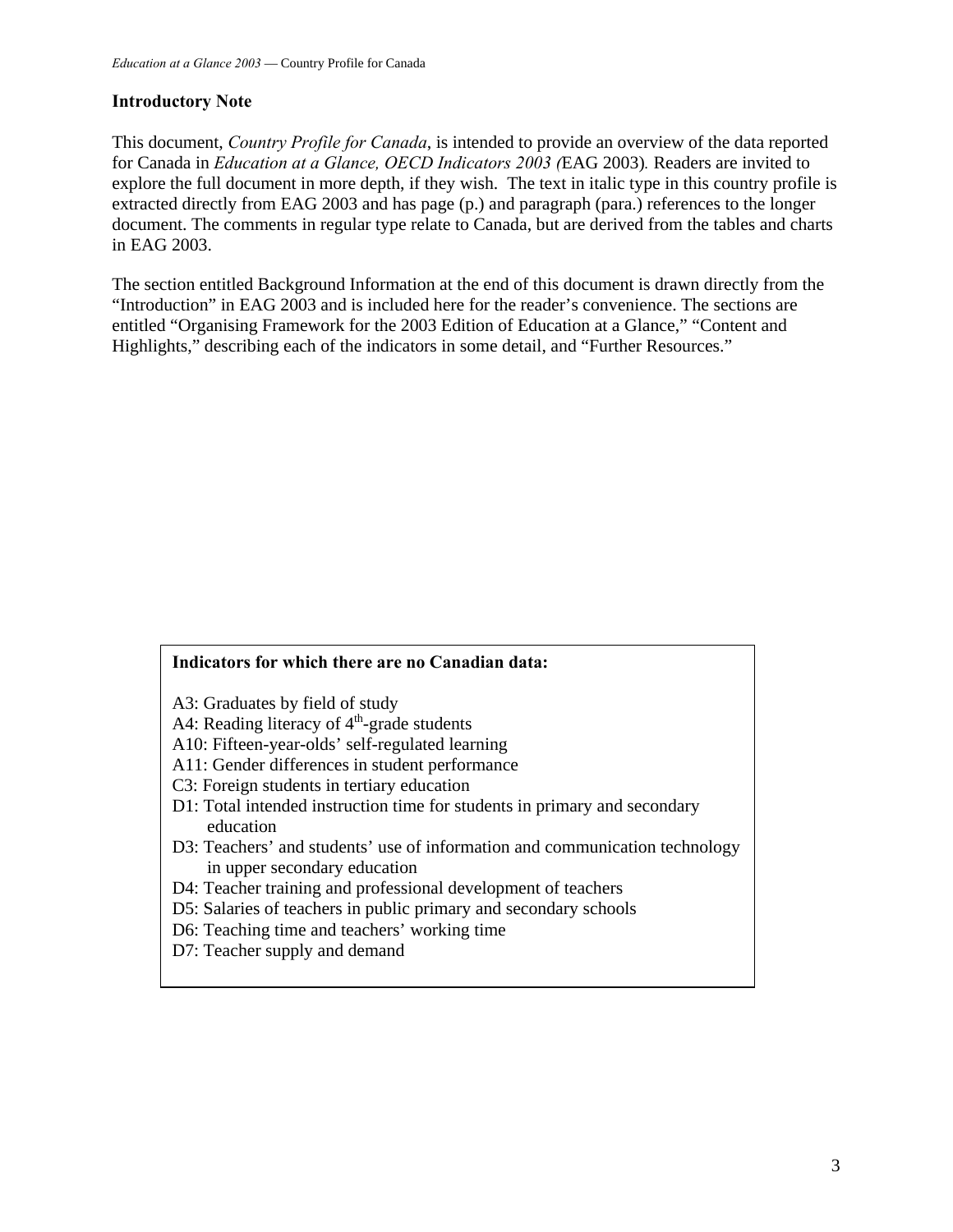#### **CHAPTER A: The Output of Educational Institutions and the Impact of Learning**

#### **A1: Current upper secondary graduation rates and attainment of the adult population**

*A comparison of the levels of educational attainment between older and younger age groups indicates marked progress with regard to the percentage of the population graduating from upper secondary education (Chart A1.2). On average, only 60 per cent of 45 to 54 year-olds have attained upper secondary level of education, compared to 74 per cent of 25 to 34 year-olds.* [p.36, para.6]

**Canada** is well above the OECD average for graduation from upper secondary education, with 81 per cent of 45 to 54 year-olds and 89 per cent of 25 to 34 year-olds having attained the upper secondary level of education.

#### **A2: Current tertiary graduation and survival rates and attainment of the adult population**

*The rising skill requirements of labour markets, an increase in unemployment during recent years, and higher expectations by individuals and society have influenced the proportion of young people who obtain at least a tertiary qualification. As measured by tertiary qualifications, there has been a general increase in the stock of higher-level skills in the adult population. Among OECD countries, only 14 per cent of 45 to 54 year-olds hold tertiary-type A and advanced research qualifications, whereas 18 per cent of 25 to 34 year-olds do so (Table A2.3). In some countries this increase has been marked. In Korea, for example, only 11 per cent of 45 to 54 year-olds, have obtained a tertiary qualification compared to 25 per cent among 25 to 34 year-olds.* [p.47, para.1]

In **Canada** the change is somewhat less: increasing from 20 to 25 per cent between the two age groups. **Canada** has some of the highest rates of attainment of the OECD countries in Tertiary-type A and advanced research programmes, and in the level of attainment for all types of tertiary education combined, **Canada** has the highest rates.

*An overview of the level of educational attainment at the tertiary level (Table A2.4) over the last ten years confirms the strong trend of increases in the proportion of the adult population attaining tertiary education. For the 19 OECD countries where data are available for both 1991 and 2001, the average increase is of 10 percentage points, with notable increases in Canada and Spain (19 percentage points) and in Ireland (28 percentage points).* [p.47, para.2]

 *The increase in the stock of tertiary graduates has not been equal for both males and females. In 1991, the levels of tertiary attainment were about the same for males and females. Ten years later, the advantage is clearly in favour of females. On average in the OECD, 29 per cent of females have attained tertiary qualifications, whereas only 26 per cent of males have. The relative increase of tertiary qualifications for females is especially noticeable in Canada, Ireland and Spain, showing an increase of 23, 31 and 21 percentage points respectively.* [p.48, para.3]

#### **A3: Graduates by field of study**

*Data on graduates refer to the academic year 2000–2001 and are based on the UOE data collection on education statistics that is annually administered by the OECD.*

**Canada** did not participate in this indicator.

#### **A4: Reading literacy of 4th-grade students**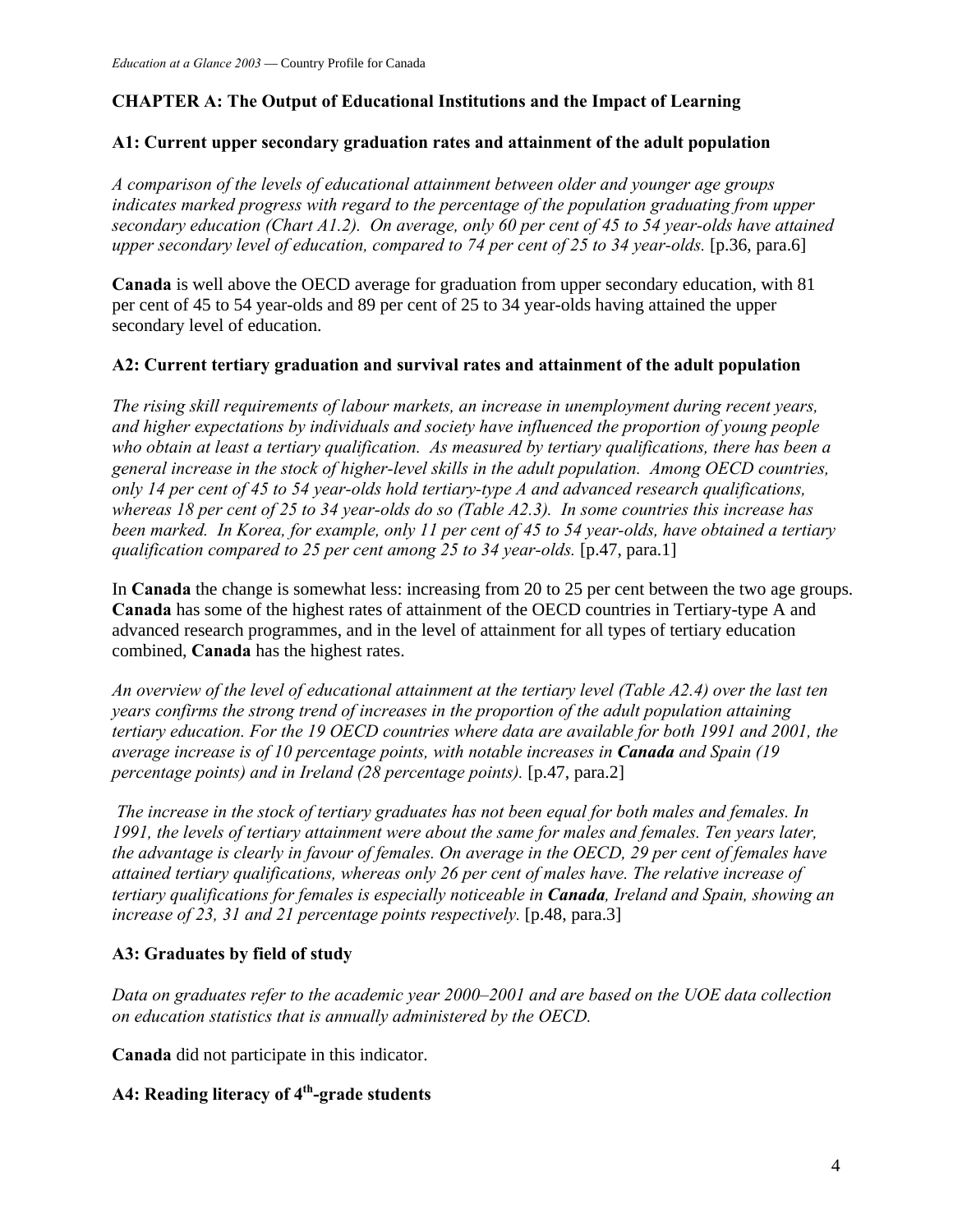This indicator looks at results from PIRLS 2001 for 16 OECD countries.

*The Canadian provinces of Ontario and Quebec also took part in the study, but as these represent less than 65 per cent of Canada as a whole, Canada is not shown in the tables and charts*. [p.67, para.5]

#### **A5: Reading literacy of 15-year-olds**

As seen in Box A5.1 [p.71]*, PISA provides an interpretative framework for performance levels in reading literacy. Proficiency in reading is examined at five levels, each representing tasks of increasing complexity, with Level 5 being the highest.* [p.70, para.4]

*Across countries, on average, 10 per cent of students reach proficiency Level 5, 32 per cent reach at least Level 4 (Levels 4 and 5), 61 per cent reach at least Level 3, 82 per cent reach at least Level 2, and 94 per cent reach at least Level 1.*[p.70, para.5]

*Examining individual countries' performance by proficiency level is revealing: In five countries (Australia, Canada, Finland, New Zealand and the United Kingdom), 15 per cent or more of students reach the highest level of proficiency in reading literacy.* [p.70, para.6]

*In one third of OECD countries, between 67 and 79 per cent of 15-year-old students are proficient at least at Level 3 on the reading literacy scale: Australia, Canada, Finland, Ireland, Japan, Korea, New Zealand, Sweden and the United Kingdom. Using these nine countries to explore the question*  "is the pattern of proficiency similar across countries?" several patterns emerge. In **Canada** and *Finland, for instance, relatively large proportions of students reach Level 5 and at least 90 per cent of students in each country reach at least Level 2 - these countries show strong results across the reading literacy scale. In Australia, Ireland, New Zealand and the United Kingdom, there are large numbers of students at the highest level, but over 10 per cent of students perform at or below Level 1. These countries perform well in getting students to higher levels of proficiency but succeed less well than Canada* or Finland in reducing the proportion with low skills. [p.72, para.1]

Only 2 per cent of 15-year-olds in **Canada** perform below level 1 and 7 per cent perform at level 1. The mean score for 15-year-olds in **Canada** is 534 points, which is above the OECD average of 500 points.

#### **A6: Mathematical and scientific literacy of 15-year-olds**

*Students in Japan display the highest mean scores in mathematical literacy, although their scores cannot be distinguished statistically from those of students in three other top-performing countries: Korea, the Netherlands and New Zealand. Other countries that score significantly above the OECD average include Australia, Austria, Belgium, Canada, Denmark, Finland, France, Iceland,*  Liechtenstein, Sweden, Switzerland and the United Kingdom (Chart A6.1). [p.84, para.5]

*On the scientific literacy scale, students in Korea and Japan demonstrate the highest average performance compared to students in other OECD countries. Australia, Austria, Canada, the Czech Republic, Finland, Ireland, New Zealand, Sweden and the United Kingdom are among other countries that score significantly above the OECD average (Chart A6.2).* [p.84, para.6]

*It is useful to relate the range of performance to average performance. This comparison shows that wide disparities in student performance are not a necessary condition for a country to attain a high level of overall performance. On the contrary, it is striking to see that five of the countries with the*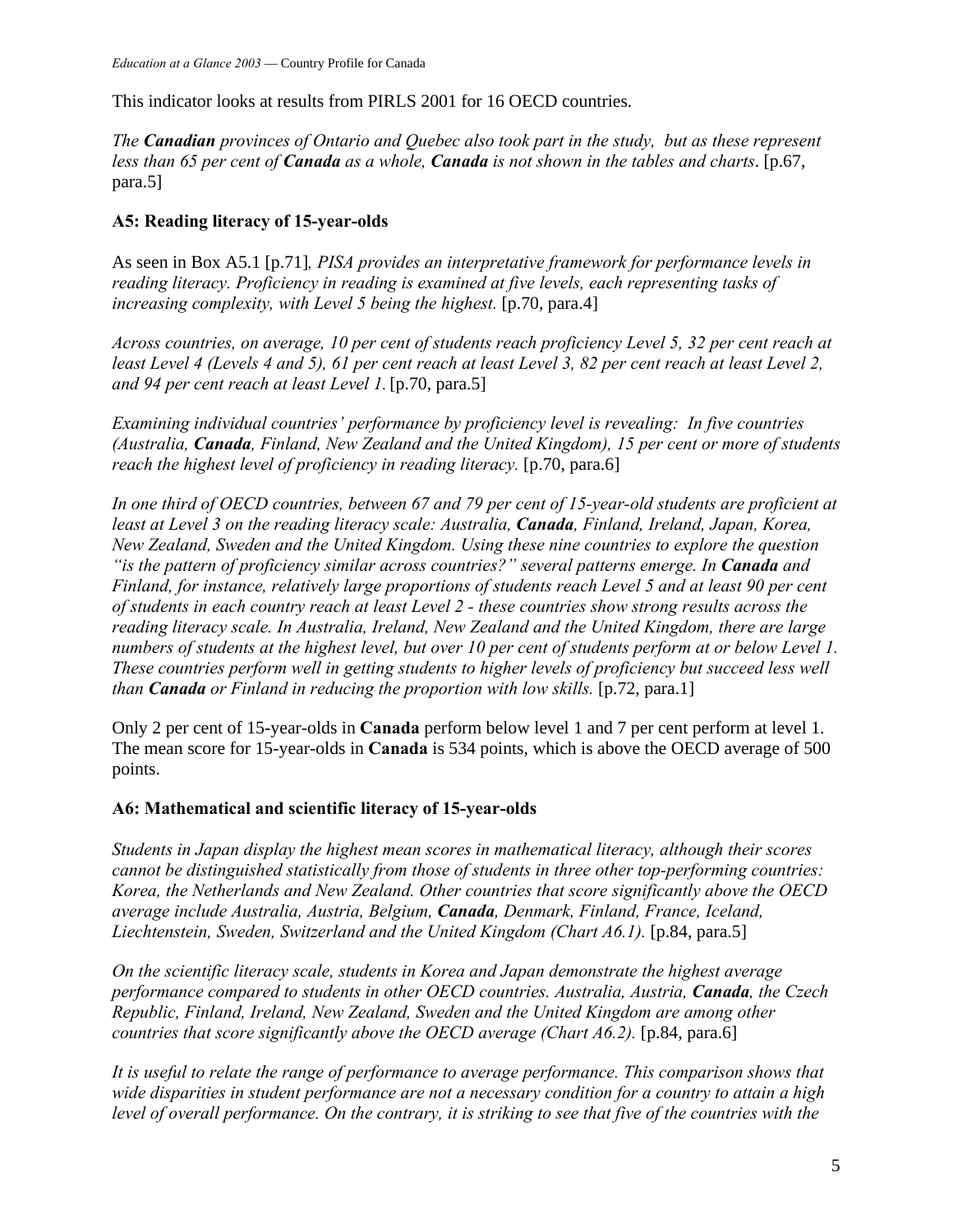*smallest differences between the 75th and 25th percentiles on the mathematical literacy scale, namely Canada, Finland, Iceland, Japan and Korea, all perform significantly above the OECD average (Table A6.1). Furthermore, four of them, Canada, Finland, Japan and Korea are among the six bestperforming countries in mathematical literacy. A similar pattern is observed for scientific literacy. Again, Canada, Finland, Japan and Korea are among the six countries with the smallest differences between 75<sup>th</sup> and 25<sup>th</sup> percentiles, as well as among the six best performing countries.* [p.86, para.4]

#### **A7: How student performance varies between schools**

*Indicators A5 and A6 have shown that, in most countries, there are considerable differences in performance within each education system. This variation may result from the background of students and schools, from the human and financial resources available to schools, from curricula differences, from selection polices and practices and from the way in which teaching is organised and delivered.* [p.93, para.1]

This indicator examines the variation between schools and the variation within schools. **Canada** has less variation between schools than most OECD countries, while the variation in student performance within schools is higher than most OECD countries.

#### **A8: Profiles of 15-year-old readers**

*Grouping students by their involvement in diversified reading can provide insight into the relationship between reading practices and reading literacy. Performance on the combined reading literacy scale is related among OECD countries to the frequency with which students report reading a diversity of materials. Students in Cluster 1, the least diversified readers, had the lowest mean score (468) on the combined reading literacy scale compared to students in other clusters, and score significantly below the OECD average. The modestly diversified readers in Cluster 2 had a mean score of 498 points, which is statistically similar to the OECD average and significantly higher than the mean score for students in Cluster 1. By contrast, the diversified readers of shorter texts (Cluster 3) scored higher than the OECD average (514 points versus 500 points), while the diversified readers of longer texts in Cluster 4 scored significantly higher, with 539 points, than both the OECD average and the average of students in Cluster 3. The average difference between scores of the least diversified readers (Cluster 1) and the diversified readers of longer texts (Cluster 4) was 71 points, almost an entire proficiency level (Table A8.2).* [p.101, para.2]

Of 15-year-olds in **Canada**, 24.3% fit into Cluster 1. However, their mean score is 507, which is higher than the OECD average of 468. In Cluster 3, only 16.2% of 15-year-olds in **Canada** fall into this category, while the OECD average is 28.3%. Interestingly, the mean score for **Canada** on the PISA combined reading literacy scale for Cluster 3 (531) is still well above the OECD country mean of 514.

#### **A9: Engagement in reading of 15-year-olds**

*Indicator A9 examines the level of reading engagement for 15-year-olds, using data from PISA. Importantly, this indicator explores the potential role of engagement in moderating the impact of social background on student performance in reading literacy.* [p.108, para.3]

In every OECD country, females have a higher average engagement in reading than males. [p.109, para.2]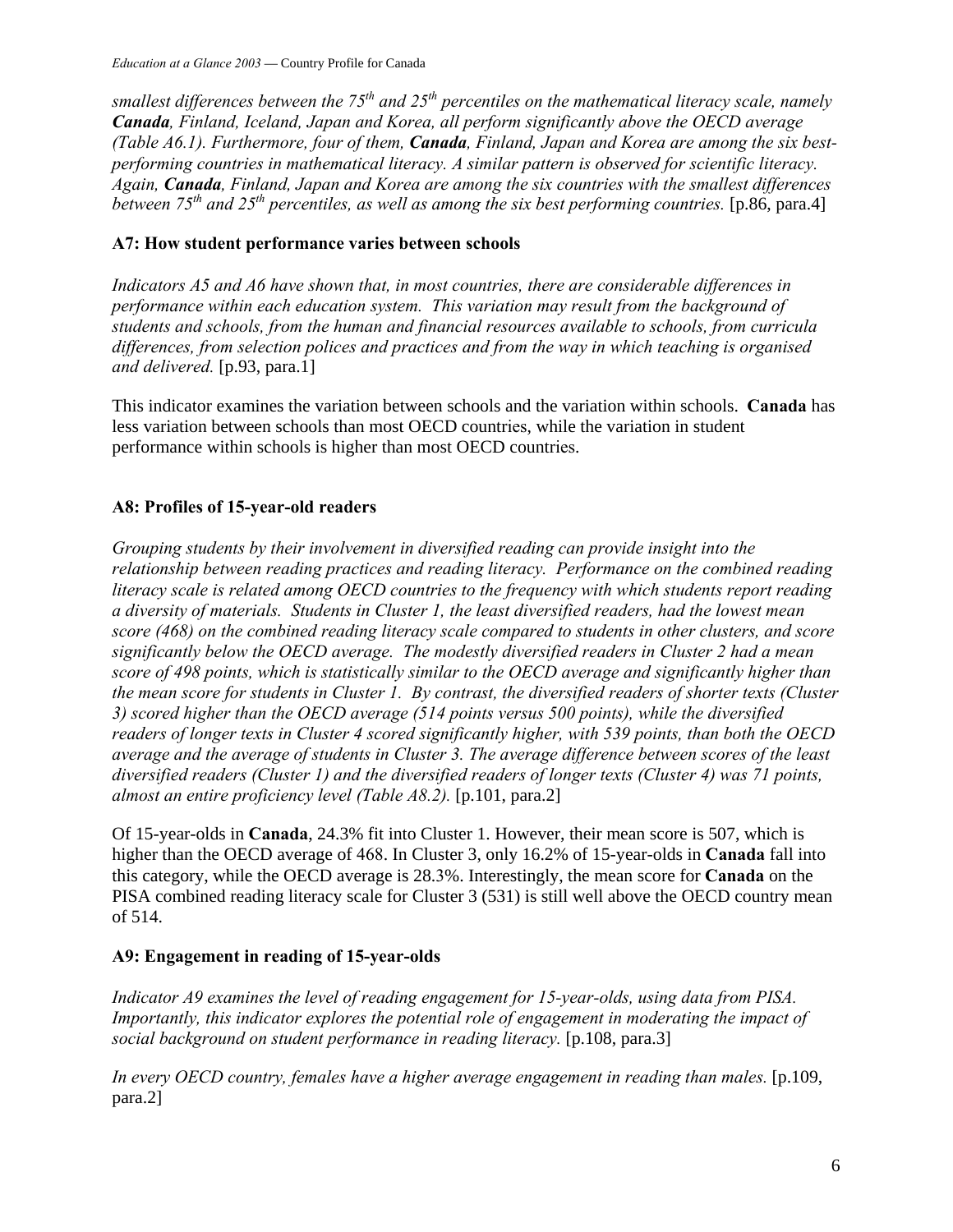*Not surprisingly, students who have parents with the highest occupational status and who are highly engaged in reading obtain the highest average scores (583 points) on the combined reading literacy scale. Conversely, students who have parents with the lowest occupational status and who are the least engaged in reading had the lowest average scores (423 points) among the 9 groups.* [p.109, para.5]

*Perhaps more importantly, 15-year-old students who are highly engaged readers and whose parents have the lowest occupational status achieved a significantly higher average reading score (540 points) than students whose parents have the highest occupational status but who are poorly engaged in reading (491 points).* [p.110, para.1]

#### **A10: Fifteen year-olds' self-regulated learning**

*Twenty-six of the 32 countries that participated in PISA 2000 administered the self-regulated learning component on which this indicator is based: Canada, France, Greece, Ireland, Japan, and Spain as well as the French Community of Belgium and England did not participate in this option.* [p.121, para.2]

#### **A11: Gender differences in student performance**

This indicator uses the same self-regulated learning component as Indicator A10. **Canada** did not participate.

#### **A12: Labour force participation by level of educational attainment**

*Variation between countries in labour force participation by females is a primary factor in the differences in overall participation rates between OECD countries. The overall labour force participation rates for males aged 25 to 64 range from 75 per cent to 96 per cent. By contrast, reflecting very different cultural and social patterns, labour force participation among females ranges from 27 per cent to 86 per cent.* [p.145, para.3]

*The gap in participation rates of males aged 25 to 64 years is particularly wide between upper secondary graduates and those who have not completed an upper secondary qualification. In 18 out of 30 OECD countries* (including **Canada**)*, the difference in the rate of participation between upper secondary graduates and those without such a qualification exceeds ten percentage points.* [p.145, para.5]

*Labour force participation rates for females aged 25 to 64 years show yet more marked differences, not only between those with below upper secondary and those with upper secondary attainment (20 percentage points or more in 15 out of the 30 OECD countries) but also between those with upper secondary and those with tertiary-type A attainment (around 10 percentage points or more in 23 countries,* including **Canada***.*) [p.146, para.2]

#### **A13: Expected years in education, employment and non-employment between the ages of 15 and 29**

*On average, a young person aged 15 in 2001 can expect to be in education for around six and a half years (Table A13.1).* [p.153, para.3]

*The average overall number of expected years in education is marginally higher for females, 6.5 compared with 6.3 years.* [p.153, para.5]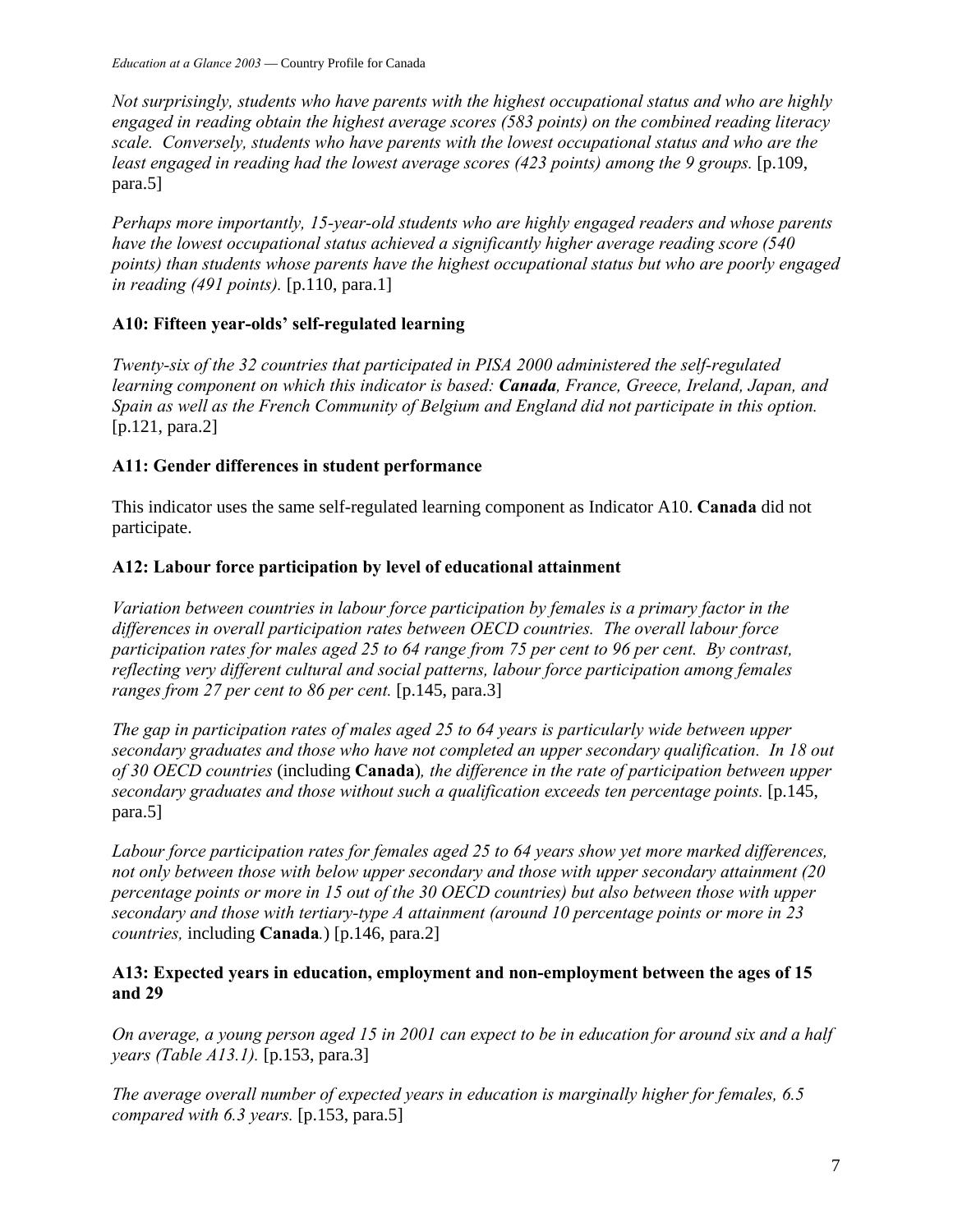In **Canada** the rate for males is 6.5, while the rate for females is 7.

*By and large, males and females differ very little in terms of the expected number of years in unemployment. However, while the situation is similar for both genders in many countries, females appear to be at a disadvantage in Greece, Portugal and Spain and at an advantage in Australia, Canada, Germany, Hungary, the Slovak Republic, Turkey and the United Kingdom (Table A13.1). In some of the latter countries, however, notably in Australia, the United Kingdom, and in particular Turkey, the lower expectancy for females is largely influenced by the fact that many females leave the labour market, thereby reducing pressure on jobs.* [p.154, para.2]

#### **A14: The returns to education: education and earnings**

*Earnings differentials according to educational attainment are a measure of the current financial incentives in a particular country for an individual to invest in further education. Earnings differentials may also reflect differences in the supply of educational programmes at different levels or the barriers in access to those programmes.* [p.158, para.3]

*Tertiary education enhances earnings relative to upper secondary and post-secondary non-tertiary education more for females than for males in Australia, Belgium, Canada, Ireland, Korea, the Netherlands, New Zealand, Norway, Switzerland and the United Kingdom, whereas the reverse is true in the remaining countries (Table A14.1).* [p.159, para.2]

**Canada** was also part of a study on the estimated private internal rates of return to upper secondary and university education. It was found that these rates of return differed significantly across the 10 countries studied. Factors that were analysed include: higher pre-tax earnings, higher taxes, lower unemployment risk, tuition fees and public student support. Of these factors it was noted that *tuition fees had a particularly negative impact on rates of return to tertiary education in the United States and, to a lesser extent, in Canada and the United Kingdom*. [p.162, para.4]

#### **A15: The returns to education: links between human capital and economic growth**

*In the last decade, per capita growth rates in OECD countries have ceased to converge. Productivity has accelerated in some of the most affluent economies, most notably the United States, and slowed down substantially in others, such as continental Europe and Japan, while signs of what has been named a "New Economy", driven by the upsurge of new technologies, have emerged*. [p.170, para.4]

*Data for 2000 show the United States well at the top of the OECD income distribution, followed by Norway, Canada and Switzerland with GDP per capita about 15-20 percentage points below the United States' figure. The bulk of the OECD countries including all other major economies lagged behind per capita GDP in the United States by 25-35 percentage points (Chart A15.1).* [p.171, para.1]

*Compared with the previous decade, hourly labour productivity picked up in a number of countries, including Australia, Finland, Germany, Norway, Portugal, Sweden and the United States, while it declined in the other countries. However, these changes in productivity trends were accompanied by different employment patterns across countries. Among the G-7 economies, significant employment increase in the United States (as well as in Canada and Japan with no acceleration in productivity) contrasted sharply with declines in Germany and Italy.* [p.173, para.2]

*OECD countries have invested heavily in education over past decades and this has resulted in a positive contribution of human capital enhancement in growth rates of GDP per person employed, or*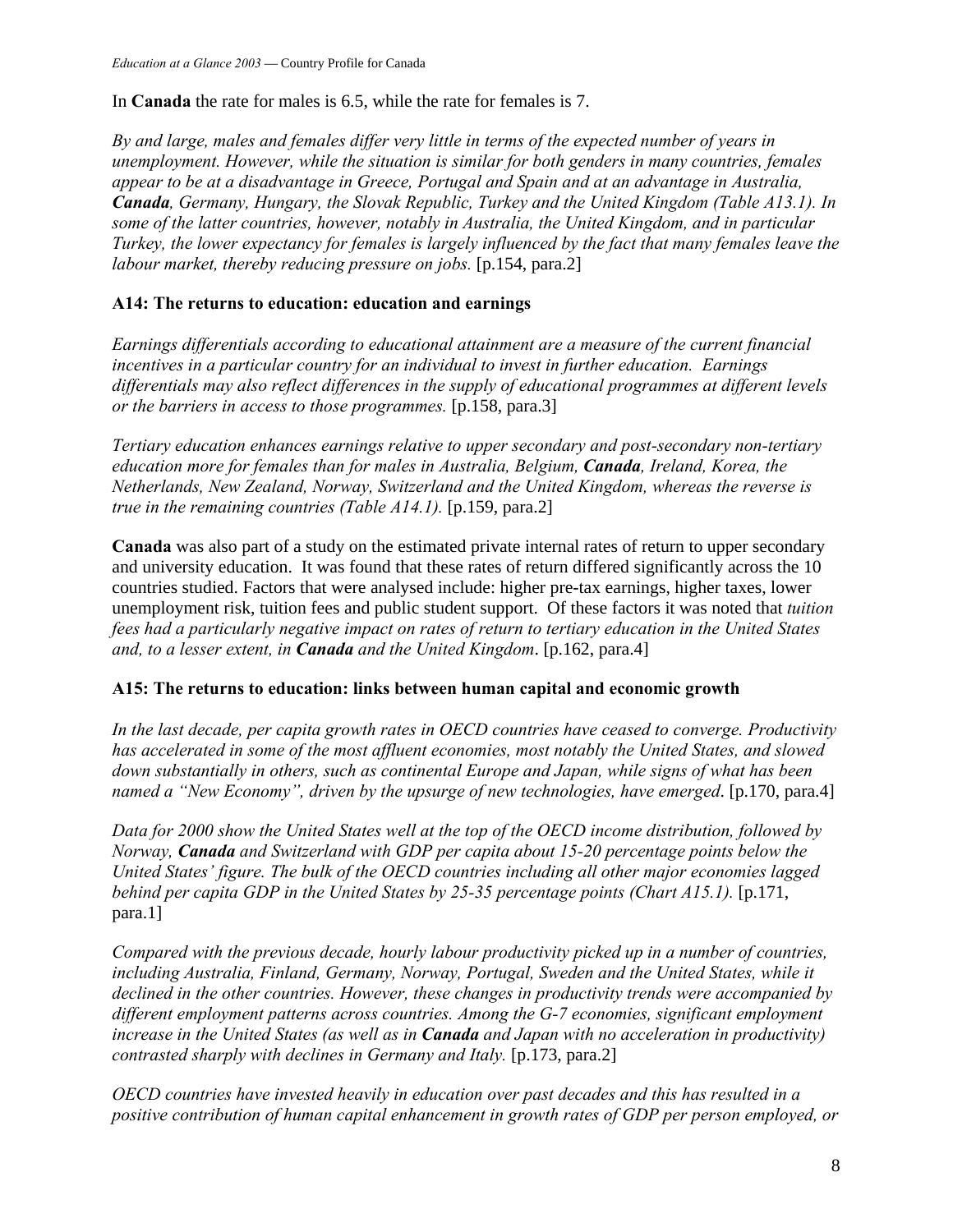*labour productivity. Over the past decade, skill upgrading amongst workers was particularly marked in Europe, although it was accompanied by sluggish employment growth because productivity gains were achieved in part by dismissals or not employing workers with low skills. By contrast, in the United States, Australia, Canada, the Netherlands and New Zealand, skill upgrading has played, at best, a modest role in GDP growth per employed person. Improving labour-market conditions in these countries has widened the employment base, especially in the 1990s, allowing low-skilled workers to get a foothold in employment.* [p.174-5]

*However, education plays an important role in this equation, not only as an input linking aggregate output to the stocks of productive inputs and technical efficiency, but as a key determinant of the rate of technological progress that affects the output per worker.* [p.175, para.2]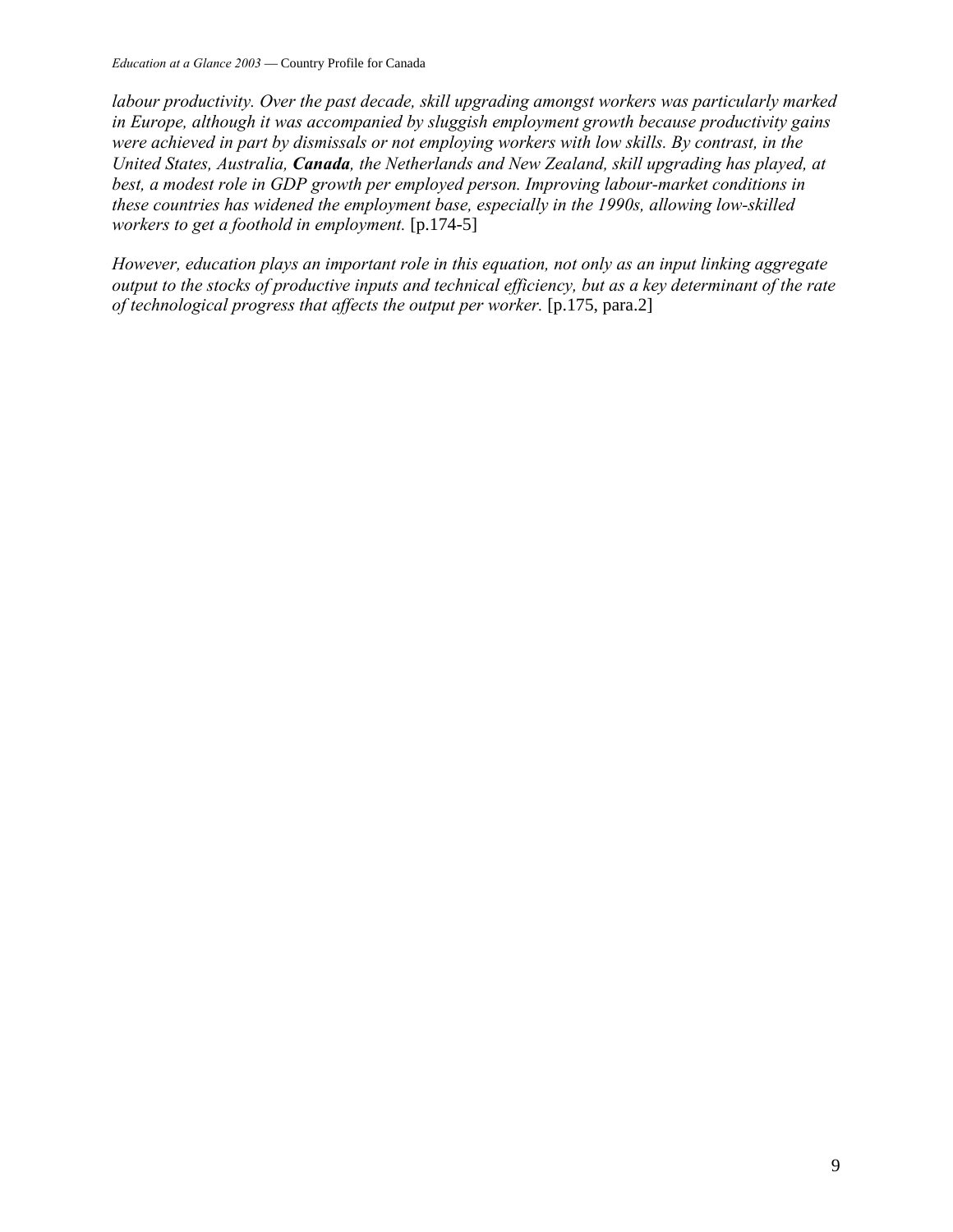#### **CHAPTER B: Financial and Human Resources Invested in Education**

#### **B1: Educational expenditure per student**

**Canada** spends US\$ 7,764 per student. The ways in which resources are allocated across the different levels of education vary widely. In **Canada**, spending at the tertiary level is one of the highest rates among OECD countries, while spending at the secondary level is close to the OECD average.

*On average, expenditure on Research and Development (R&D) in tertiary institutions represents 27 per cent of all tertiary expenditures. In six out of 21 OECD countries for which tertiary expenditures are separated by type of services, R&D expenditure in tertiary institutions represents more than 35 per cent of tertiary expenditure. On a per-student basis, this can translate into significant amounts, as in Australia, Austria, Belgium, Canada, Denmark, Germany, the Netherlands, Sweden and the United Kingdom, where expenditure for R&D in tertiary institutions amounts to over US\$ 3,000 per student (Chart B1.2 and Table B6.2).* [p.185, para.5]

*The relationship between GDP per capita and expenditure per student is complex. Countries with a GDP per capita equivalent to 25 000 US dollars or less demonstrate a clear positive relationship between spending on education per student and GDP per capita.* [p.190, para.4]

*However, on the other hand, there is a considerable variation in spending on education per student among OECD countries with a GDP per capita greater than 25 000 US dollars (see ovals in Chart B1.5). The higher GDP per capita, the greater the variation in expenditure devoted to students. Thus, Austria, Canada and Ireland, for example, are countries with similar levels of GDP per capita which spend very different proportions of their GDP per capita per student in secondary education. The proportion of national income spent per secondary student in Canada and Ireland — 21 and respectively 16 per cent of GDP per capita — is below the OECD average. By contrast, Austria spends 31 per cent of GDP per capita per secondary student, which is one of the highest proportions (Table B1.2).* [p.190, para.5]

*In general, changes in expenditure on education per student are linked to changes in GDP per capita. However, in eight out of 22 OECD countries expenditure on educational institutions per tertiary student decreased between 1995 and 2000 whereas GDP per capita increased over the same period (see arrows in blue on Chart B1.7). Expenditure per student increased in all other countries. In nine of these — Canada, France, Germany, Ireland, Italy, Japan, Spain, Switzerland and Turkey — expenditure on education per student increased at a greater rate than GDP per capita between 1995 and 2000. In all the other OECD countries, GDP per capita increased at a greater rate than expenditure per tertiary student.* [p.194, para.3]

#### **B2: Expenditure on educational institutions relative to gross domestic product**

*The highest spending on educational institutions can be observed in Korea and the United States, with around 7.0 per cent of GDP accounted for by public and private spending on educational institutions, followed by Canada, Denmark, Iceland and Sweden with more than 6.2 per cent. Nine out of 29 OECD countries, however, spend less than 5 per cent of GDP on educational institutions, and in Greece, the Slovak Republic and Turkey this figure is only between 3.4 and 4.2 per cent (Table B2.1a).* [p.201, para.6]

*Spending on educational institutions increased between 1995 and 2000 in real terms but tended to lag behind growth in GDP. Around two-thirds of OECD countries showed a decrease in the*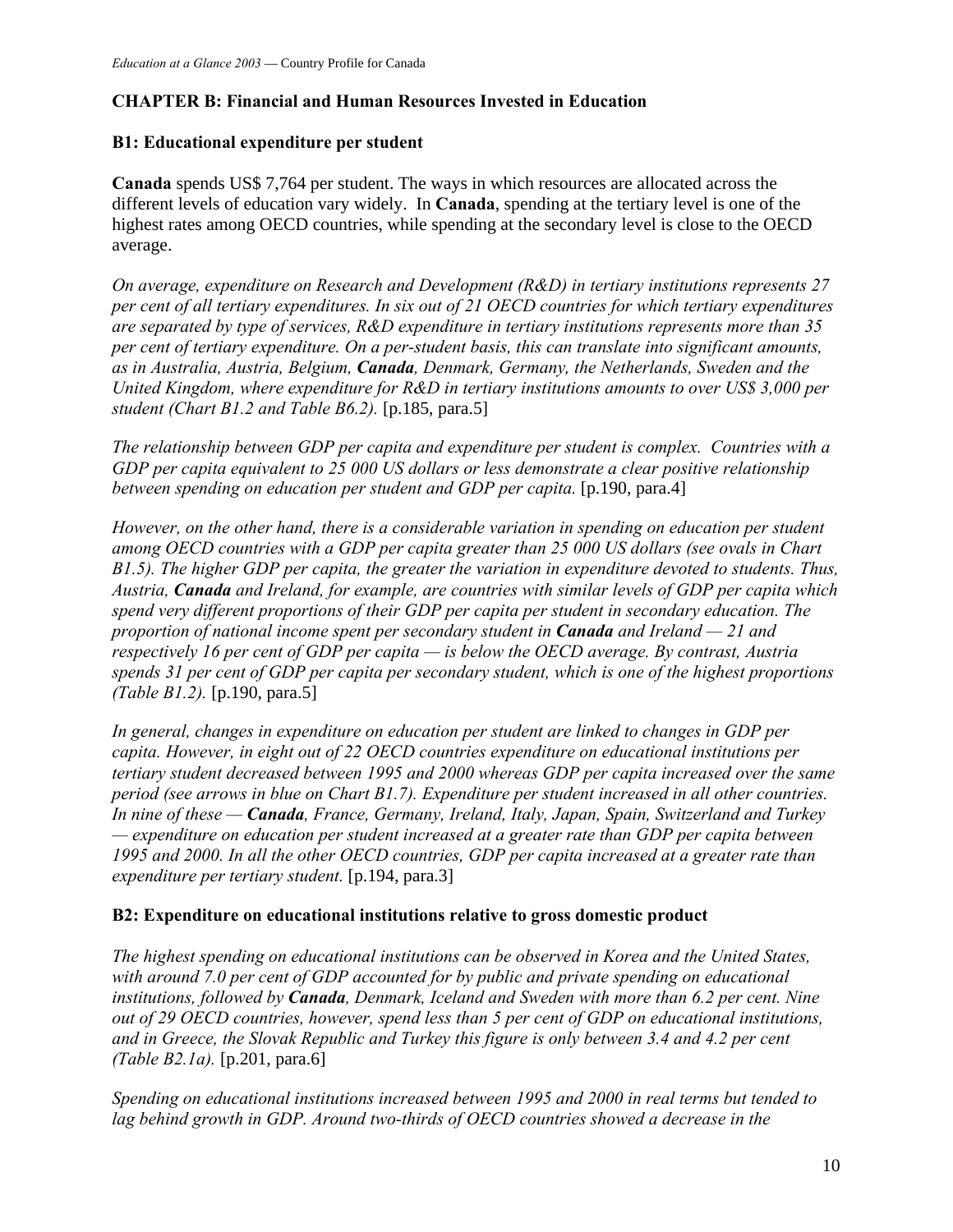*proportion of GDP devoted to educational institutions. Most notable are the Czech Republic, Finland, Ireland, Norway and the Slovak Republic where the proportion of GDP spent on education decreased by more than 0.7 percentage points (Table B2.1a).* [p.202, para.5]

**Canada** decreased by 0.6 percentage points.

*Canada, Korea and the United States spend 2.6, 2.6 and 2.7 per cent, respectively, of their GDP on tertiary institutions (Chart B2.1). This accounts for more than one-third of all of their expenditure on educational institutions.* [p.203, para.4]

*Countries vary in the levels of education at which spending has increased. Austria, Finland, France, Germany, Greece, Mexico, Portugal, Sweden and Turkey, OECD countries with a comparably high increase in absolute spending on educational institutions between 1995 and 2000, invested the additional resources in similar proportions in primary, secondary and post-secondary non-tertiary and tertiary education. Australia, Denmark, the Netherlands, New Zealand, Poland and the United Kingdom invested most of the increases made between 1995 and 2000 into primary, secondary and post-secondary non-tertiary education. Conversely, in Canada, Hungary, Ireland, Italy, Japan, the Slovak Republic, Spain, and Switzerland spending on tertiary education increased by more than 10 per cent between 1995 and 2000 while spending on lower levels increased much more slowly (Chart B2.2).* [p.203-5, para.5]

#### **B3: Relative proportions of public and private investment in educational institutions**

*Schools, universities and other educational institutions are still mainly publicly funded, although there is a substantial and growing degree of private funding. On average across OECD countries, just over 88 per cent of all funds for educational institutions comes directly from public sources. In addition, 0.6 per cent is channelled to institutions via public subsidies to households (Table B3.1).* [p.214, para.2]

**Canada** is below the OECD average with 80 per cent of all funds for education institutions coming from public sources.

*Investment in early childhood education is of key importance in order to build a strong foundation for lifelong learning and to ensure equitable access to learning opportunities later in school. In preprimary education, the private share of total payments to educational institutions is very variable. It ranges from 5 per cent or less in Belgium, France, Italy, the Netherlands, the Slovak Republic, and the United Kingdom, to well over a third in Australia and Germany, around 50 per cent in Japan, 60 per cent in Ireland and 75 per cent in Korea (Table B3.2).* [p.214, para.5]

In **Canada** 8 per cent of the funds for pre-primary education come from private sources.

*On average across OECD countries at the primary secondary level, 12 per cent of the public funds designated for educational institutions is spent in institutions that are privately managed (Table B3.3).* [p.215, para.2]

In **Canada**, however, only 2 per cent is spent in institutions that are privately managed.

*The proportion of expenditure on tertiary institutions covered by individuals, businesses and other private sources including private payments that are subsidies, ranges from less that 3 per cent in Denmark, Finland and Greece, to around one half in Australia and Japan, two-thirds in the United States and over three-quarters in Korea (Chart B3.1).* [p.215, para.7]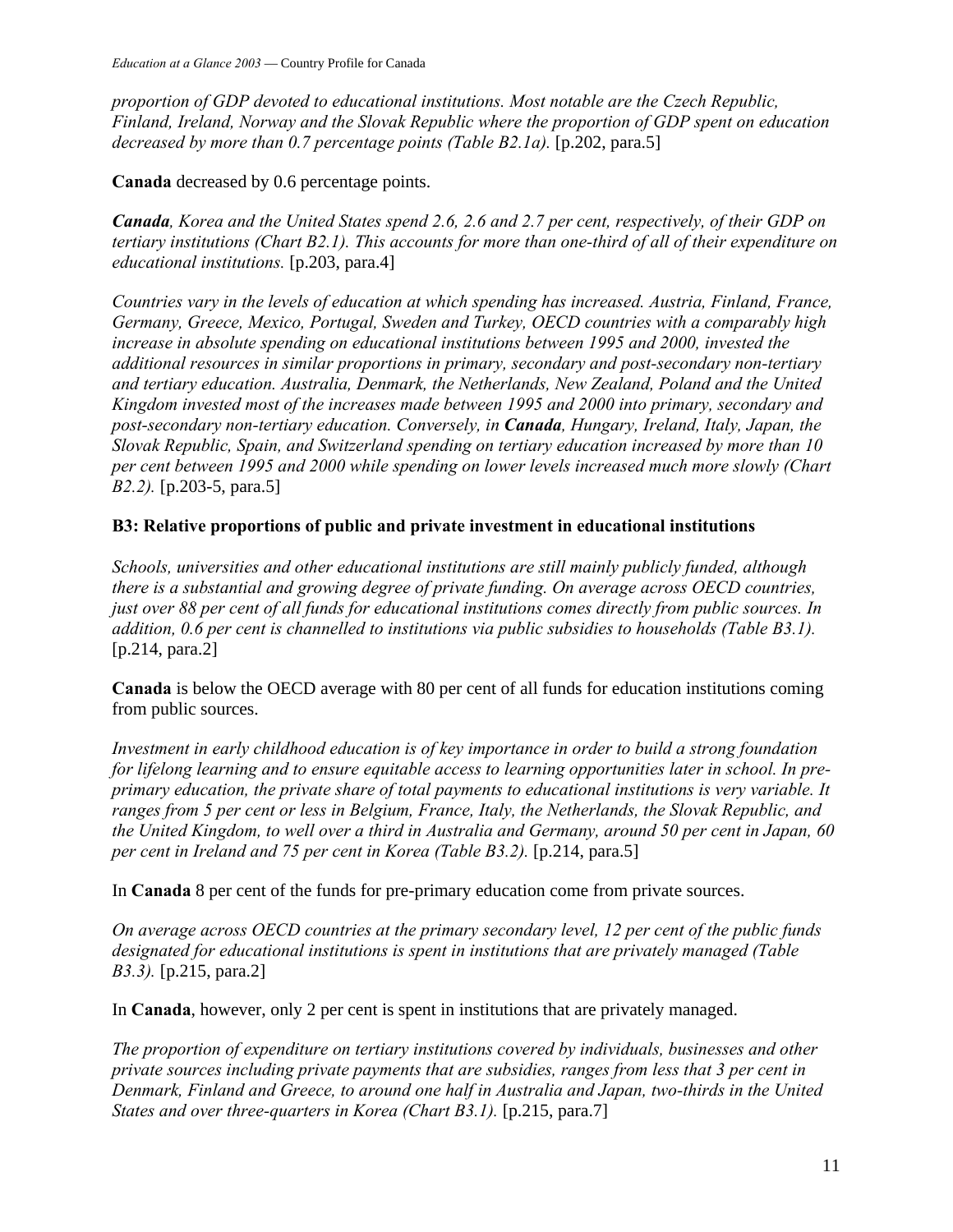In **Canada**, 39 per cent of expenditure on tertiary institutions comes from private sources, which is well above the OECD mean of 21 per cent.

*A comparison between 1995 and 2000 of the proportion of educational expenditure which was met through private funds shows that as many countries recorded increases as recorded decreases in the private funding share (Chart B3.2 and Table B3.1).* [p.216, para.2]

*Six countries for whom comparable data are available recorded shifts from public to private funding of primary, secondary and post-secondary non-tertiary education. In only one of these countries, Canada, was the increase in the private share more than one percentage point (private share increasing from 6 per cent to 8 per cent).* [p.216, para.3]

#### **B4: Total public expenditure on education**

*The public-sector proportion of the funding of the different levels of education varies widely between OECD countries. In 2000, OECD countries spent between 6.3 (Greece) and 16.5 per cent (Mexico) of total public expenditure on primary, secondary and post-secondary non-tertiary education, and between 1.6 (Japan) and 4.7 per cent (Canada) on tertiary education. On average in OECD countries, reflecting in the main higher student numbers, public funding of primary, secondary and post-secondary non-tertiary education is three times that of tertiary education. This ratio varies by country from less than double in Canada, Denmark and Finland to as high as five times in Korea. The latter is indicative of the relatively high proportion of private funds which go into tertiary education in Korea (Table B4.1).* [p.224, para.3]

#### **B5: Support for students and households through public subsidies**

*This indicator shows the proportion of public spending on education that is transferred to students, families and other private entities. Some of these funds are spent indirectly on educational institutions, for example, when subsidies are used to cover tuition fees. Other subsidies for education do not relate to educational institutions, such as subsidies for student living costs.* [p.231, para.5]

In **Canada** 21 per cent of the public expenditure for tertiary education is spent on subsidies for education to private entities. While **Canada** is slightly above the OECD country average of 17 per cent, other countries range from less than 5 per cent to over 30 per cent (Chart B5.1). Data for **Canada** and and the United States at the tertiary level include postsecondary non-tertiary education. Data were not provided for **Canada** at the primary and secondary levels for this indicator.

#### **B6: Expenditure on institutions by service category and by resource category**

*Below the tertiary level, educational expenditure is dominated by spending on educational core services. At the tertiary level, other services, particularly those related to R&D activities, can account for a significant proportion of educational spending. Differences between OECD countries in expenditure on R&D activities can therefore explain a significant part of the differences between OECD countries in overall educational expenditure per tertiary student. High levels of R&D spending in tertiary educational institutions in Australia, Austria, Belgium, Canada, Denmark, Finland, Germany, the Netherlands, Sweden and the United Kingdom (between 0.4 and 0.8 of GDP), for example, imply that spending on education per student in these OECD countries would be considerably lower if the R&D component were excluded (Table B6.1).* [p.239-40, para.6]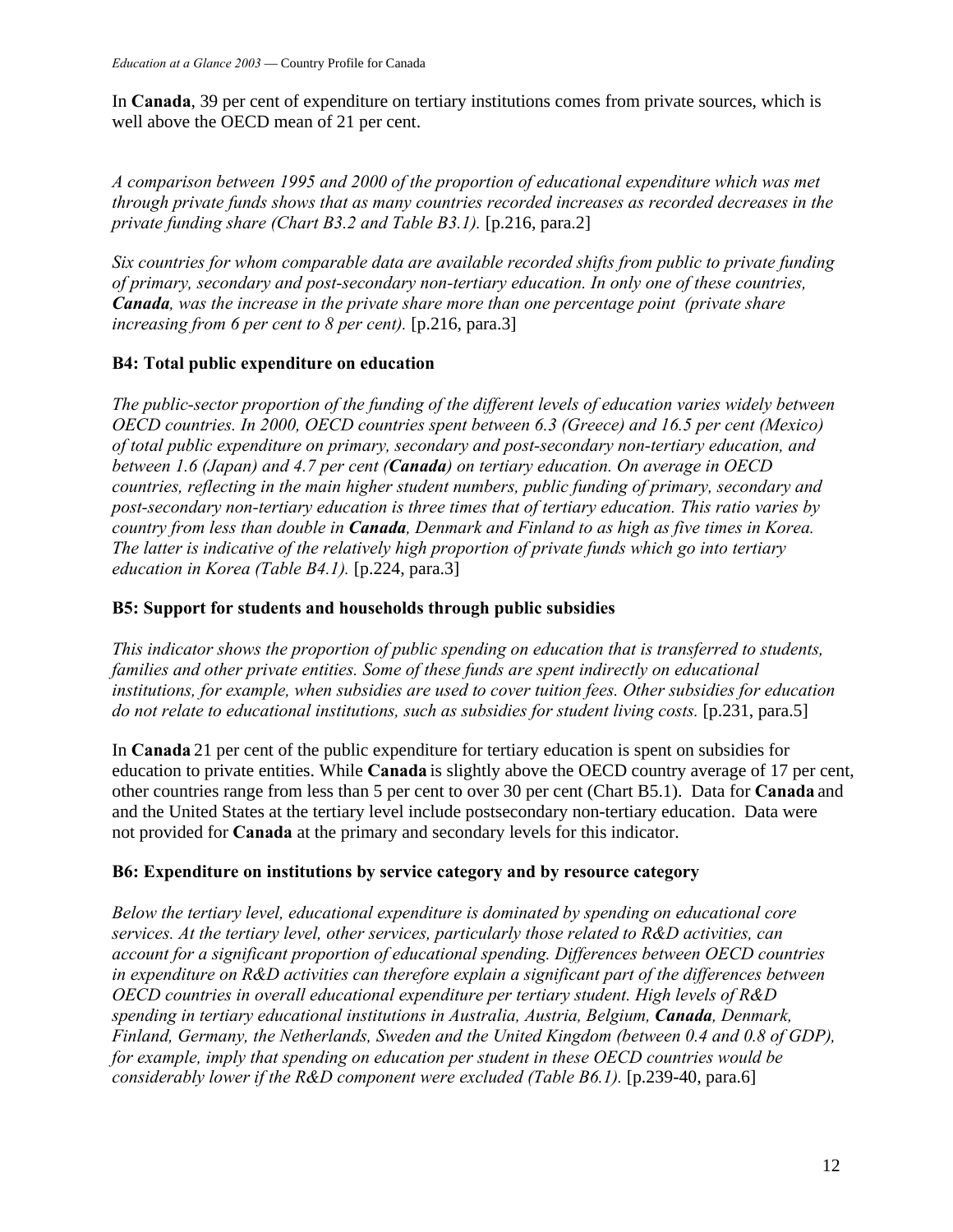*Education at a Glance 2003* — Country Profile for Canada

*On average, OECD countries spend 0.2 per cent of their GDP on subsidies for ancillary services provided by primary, secondary and post-secondary non-tertiary institutions. This represents 6 per cent of total spending on these institutions. At the high end, the Czech Republic, Finland, France, Hungary and the Slovak Republic spend about 10 per cent or more of total spending on educational institutions on ancillary services, which translates into more than US\$ 500 (PPP) per student in Finland, France and Sweden and more than US\$ 250 (PPP) per student in Canada, the Czech Republic, the Flemish Community of Belgium, Hungary, Italy, the United Kingdom and the United States (Tables B6.1 and B6.2).* [p.240, para.3]

*On average, expenditure on subsidies for ancillary services at the tertiary level amounts to just 0.1 per cent of GDP. Nevertheless, on a per student basis this can translate into significant amounts, as in Australia, Canada, the Flemish community of Belgium, France, Hungary and United States, where subsidies for ancillary services amount to over US\$ 500 (PPP). At the tertiary level, ancillary services are more often provided on a self-financed basis (Table B6.1).* [p.240, para.5]

*There is some noticeable variation between OECD countries with respect to the relative proportions of current and capital expenditure: at the primary, secondary and post-secondary non-tertiary levels combined, the proportion of current expenditure ranges from less than 86 per cent in Greece, Iceland and Korea to 96 per cent or more in Canada, the Flemish Community of Belgium, Mexico, the Netherlands, Portugal and the Slovak Republic (Chart B6.2).* [p.242, para.3]

*In all except three OECD countries, 70 per cent or more of current expenditure at the primary, secondary and post-secondary non-tertiary levels is spent on staff salaries.* [p.242, side-bar]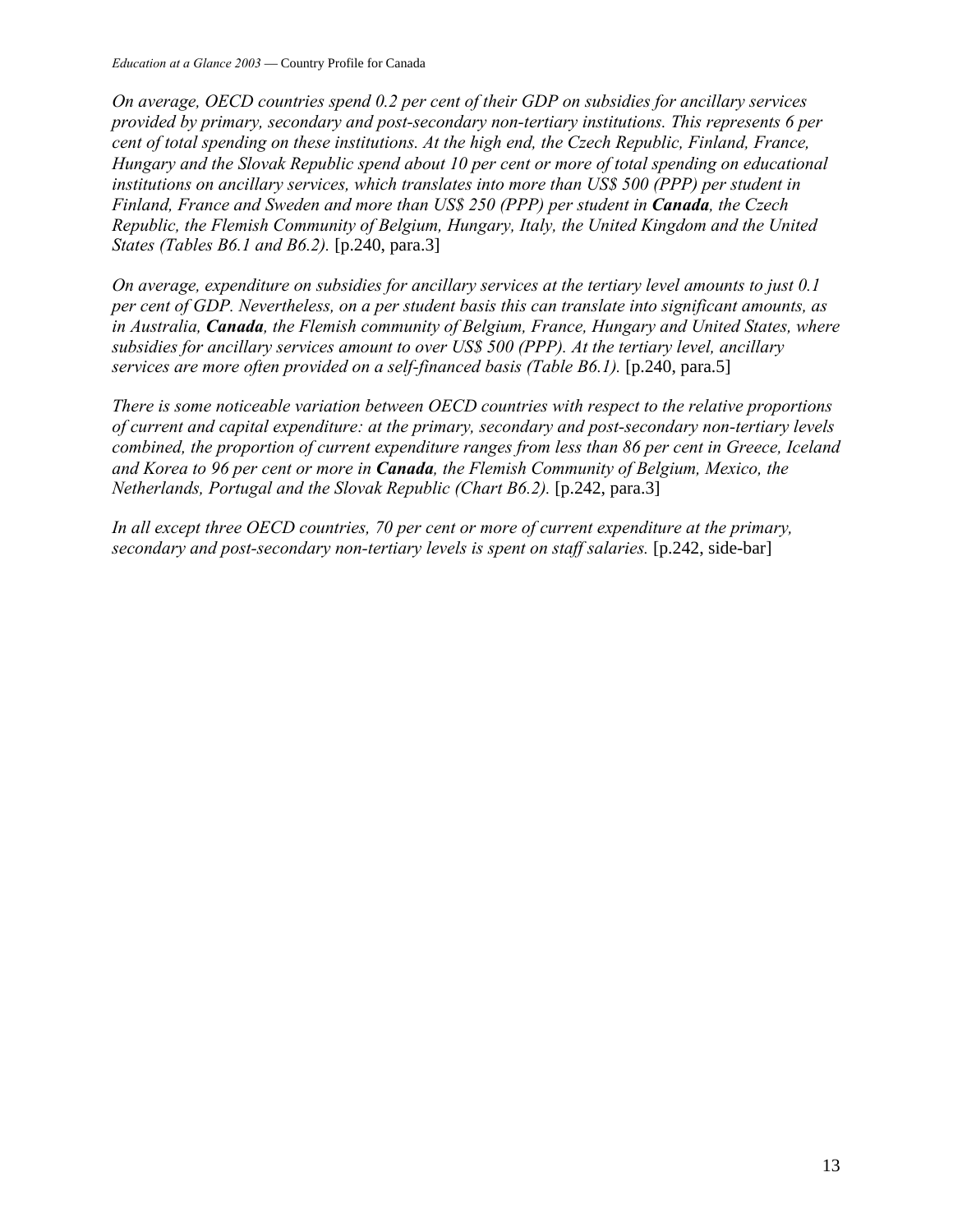#### **CHAPTER C: Access to Education, Participation and Progression**

#### **C1: School expectancy and enrolment rates**

*One way of looking at participation in education is to estimate the number of years during which a five-year-old child can expect to be in either full-time or part-time education during his/her lifetime, given current enrolment rates. School expectancy is estimated by taking the sum of enrolment rates for each single year of age, starting at age five (Chart C1.1). In OECD countries, a child in Mexico and Turkey can expect to be in education for 12 years or less, compared to 19 or more years in Australia, Belgium, Finland, Sweden and the United Kingdom.* [p.253, para.3]

In **Canada** a five-year-old child can expect to be in education for 17 years. Over 90% of students are enrolled for 12 years until the age of 17, which is one year past the end of compulsory education.

*In the majority of OECD countries, universal enrolment, which is defined here as enrolment rates exceeding 90 per cent, starts between the ages of five and six years. However, in Belgium, the Czech Republic, Denmark, France, Germany, Hungary, Iceland, Italy, Japan, New Zealand, Norway, Spain, Sweden and the United Kingdom, over 70 per cent of children aged three to four are already enrolled in either pre-primary or primary programmes (Table C1.2). Their enrolment rates range from under 22 per cent in Canada, Korea, Switzerland and Turkey, to over 90 per cent in Belgium, France, Iceland, Italy and Spain.* [p.254, para.5]

*On average in OECD countries, a 17-year-old can expect to receive 2.6 years of tertiary education. Both tertiary entry rates and the typical duration of study affect the expectancy of tertiary education.* [p.256, para.2]

**Canada** is slightly above the OECD average at 2.8 years.

#### **C2: Entry to and expected years in tertiary education and participation in secondary education**

*Although the majority of primary and secondary students are enrolled in publicly managed and financed schools, in OECD countries, 20 per cent of upper secondary students on average are now enrolled in privately managed schools (Table C2.4 and Chart 2.3).* [p.264, para.6]

**Canada** is well below this average with only 5 per cent of upper secondary students enrolled in privately managed schools.

#### **C3: Foreign students in tertiary education**

*Foreign student data are collected by host countries and therefore relate to students that are coming in rather than to students going abroad.* [p.279, para.6]

**Canada** is not included in this indicator.

#### **C4: Education and work status of the youth population**

*Table C4.1 reveals the education and work status of young people in the age groups 15 to 19, 20 to 24 and 25 to 29. Working while studying can occur as part of work-study programmes or in the form of part-time jobs out of school hours. Work-study programmes are relatively common in European countries such as Austria, the Czech Republic, Germany and Switzerland, and offer coherent vocational education routes to recognised occupational qualifications. Many young people also*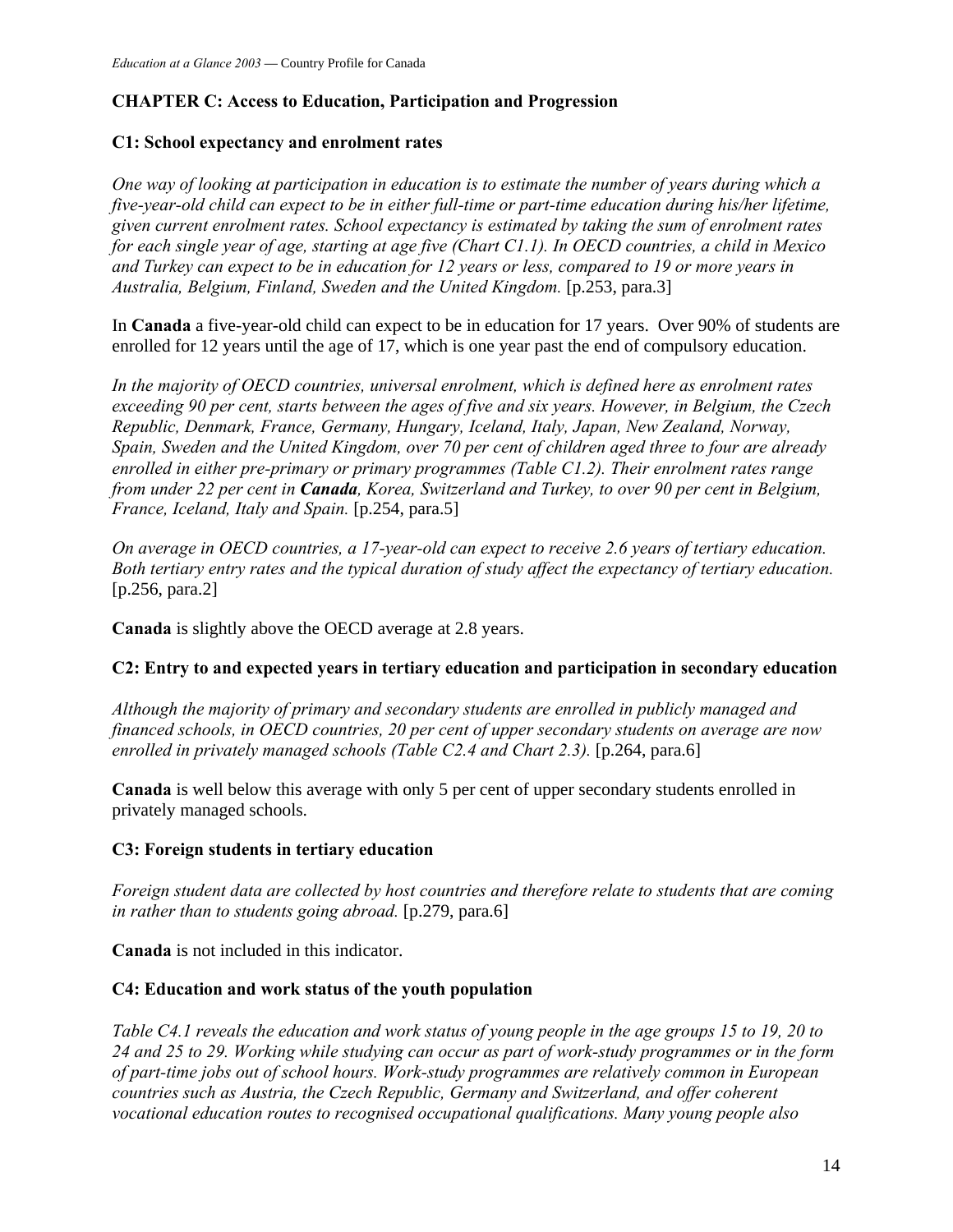*combine paid work out of school hours with education. This form of initial contact with the labour market between the ages of 15 and 19 is a major feature of the transition from education to work in Australia, Canada, Denmark, Iceland, the Netherlands, Norway, the United States and, to a lesser extent, Finland, Sweden Switzerland and the United Kingdom. Finally, in Belgium, France, Ireland and the Mediterranean and Eastern European countries, initial education and work are rarely associated.* [p.288, para.2]

*The employment status of males and females is broadly similar during the years spent in education, with the exception of Austria and Germany, where noticeably more males participate in work-study programmes. In Australia, Canada, Denmark, Finland, Iceland, the Netherlands, Norway and Sweden, noticeably more females than males in the 15- to 29-year-old age group combine work outside school hours with education (Tables C4.1a and C4.1b).* [p.288, para.3]

#### **C5: The situation of the youth population with low levels of education**

*The consequences of having left school without an upper secondary qualification can be observed by comparing the work status of those with and those without an upper secondary qualification. In all OECD countries except one, higher educational attainment is associated with an increase in the employment rate on average of 19 percentage points for 20 to 24-year-olds not in education.* [p.300, para.3]

In **Canada** the employment rate of 20- to 24-year-olds who are not in education and do not have upper secondary education is 55 per cent, while for those with upper secondary education it is 81 per cent*.*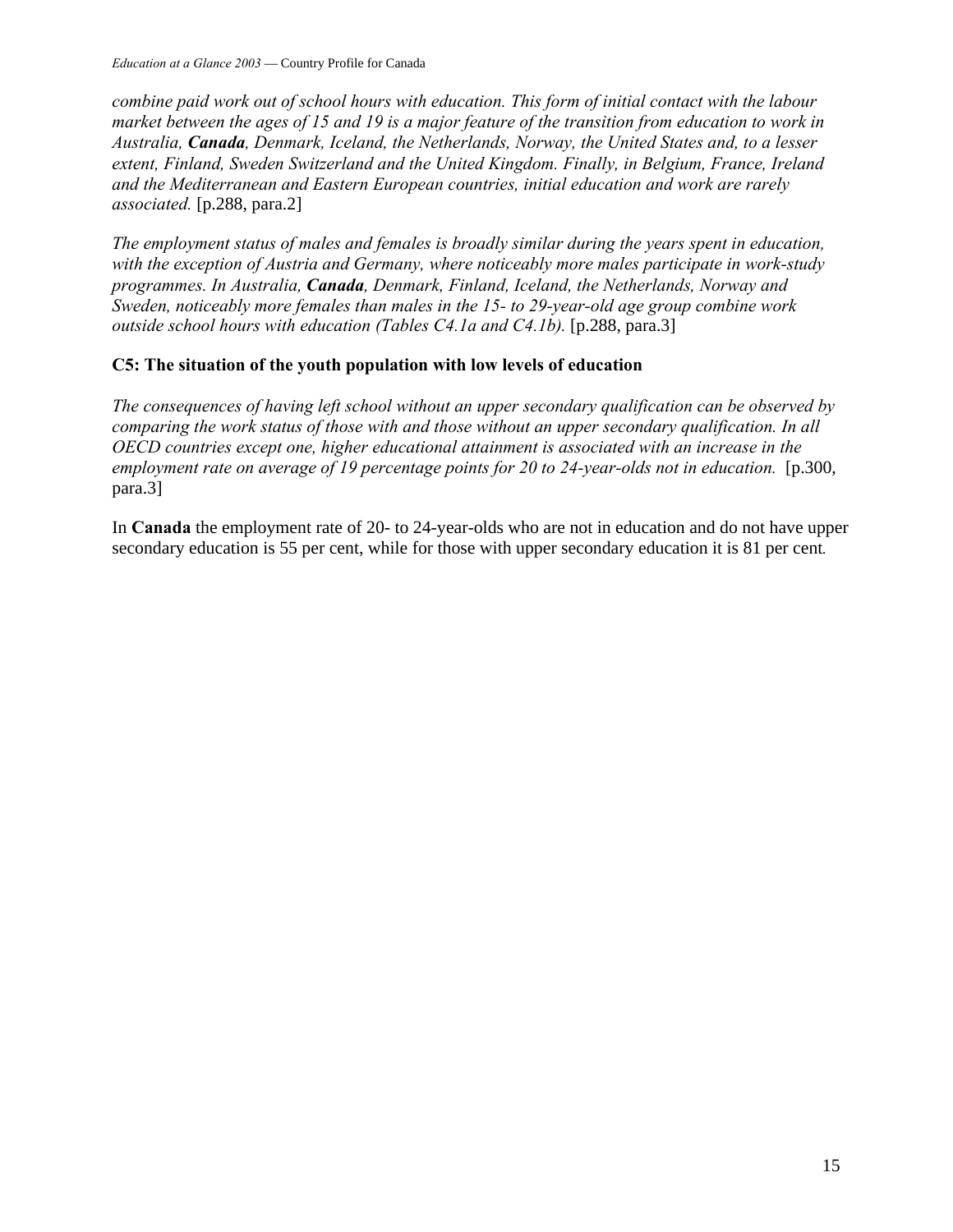#### **CHAPTER D: The Learning Environment and Organisation of Schools**

The data for many of the indicators in Chapter D are drawn from the Upper Secondary School Survey. **Canada** did not participate in this study so is not represented in many Chapter D indicators.

#### **D1: Total intended instruction time for students in primary and secondary education**

**Canada** is not represented in this indicator

#### **D2: Class size and ratio of students to teaching staff**

*The indicator also provides the ratio of students to teaching staff, which is obtained by dividing the number of full-time equivalent "students" at a given level of education by the number of full-time equivalent "teachers" at that level and in similar types of institutions. The relationship between the ratio of students to teaching staff and average class size is influenced by many factors, including the number of hours during which a student attends class each day, the length of a teacher's working*  day, the number of classes or students for which a teacher is responsible, the subject taught, the *division of the teacher's time between teaching and other duties, the grouping of students within classes and the practice of team-teaching.* [p.323, para.2]

The OECD mean ratio of students to teaching staff decreases as the level of education rises, from 17 in primary to 14 for secondary. **Canada**, however, does not reflect this decrease in ratio, maintaining the ratio of 18 students to each member of the teaching staff at the primary and secondary level.

*There are significant differences among OECD countries in the distribution of educational staff between teaching and other categories, reflecting differences among countries in the organisation and management of schooling. Teaching and non-teaching staff employed in primary and secondary schools ranges from less than 80 persons per 1 000 students enrolled in Canada (67.7), Japan, Korea and Mexico to 119 persons or more per 1 000 students in France, Hungary, Iceland and Italy (Chart D2.3).* [p.324, para.5]

*Among the 13 OECD countries for which data are available for each category of personnel employed in education, the staff not classified as instructional personnel represent on average 30 per cent of the total teaching and non-teaching staff in primary and secondary schools.* [p.324, para.7]

In **Canada**, less than 20 per cent of the total teaching and non-teaching staff are not classified as instructional personnel.

#### **D3: Teachers' and students' use of information and communication technology in upper secondary education**

**Canada** is not represented in this indicator

#### **D4: Teacher training and professional development of teachers**

**Canada** is not represented in this indicator

#### **D5: Salaries of teachers in public primary and secondary schools**

**Canada** is not represented in this indicator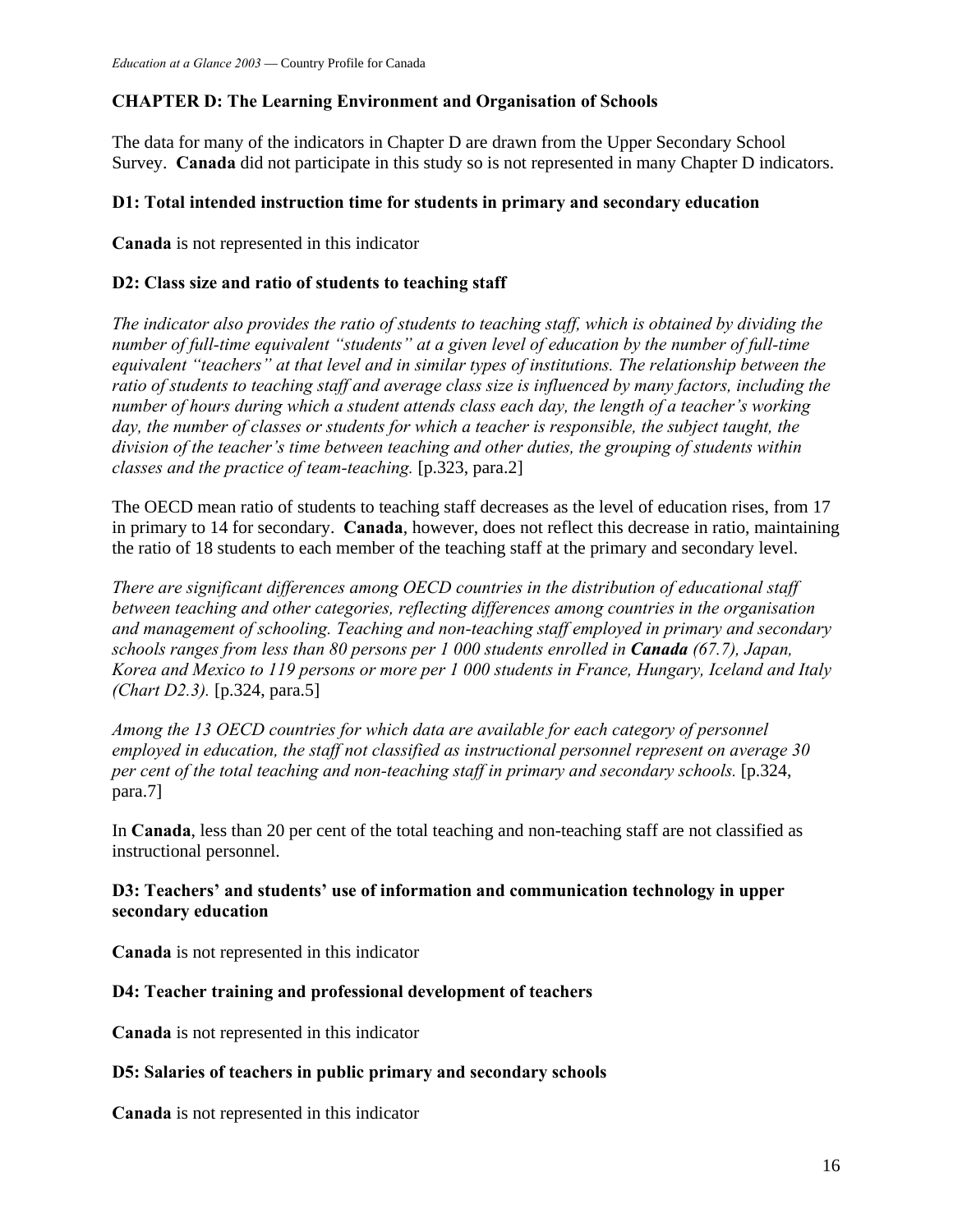#### **D6: Teaching time and teachers' working time**

**Canada** is not represented in this indicator

#### **D7: Teacher supply and demand**

**Canada** is not represented in this indicator

#### **D8: Age and gender distribution of teachers, and staff employed in education**

*In most OECD countries, the majority of primary and secondary students are taught by teachers aged 40 years or older. In Canada, Germany, Italy, Japan, the Netherlands, New Zealand, Portugal and Sweden, 60 per cent or more of primary teachers are over 40 years of age. On the other hand, Belgium, Korea and Poland seem to have a comparatively young teaching force; more than 50 per cent of primary teachers are younger than 40 years of age.* [p.404, para.3]

*The entry of young teachers into the profession is crucial in order to compensate for the large number of teachers who will reach retirement age in the next decade. Over the period 1998 to 2001, the number of teachers aged under 30 years increased at approximately the same rate as the number of teachers aged over 50 years (Chart D8.1).* [p.406, para.3]

In **Canada** there was no increase in teachers aged over 50 years; however, the number of teachers aged under 30 years did increase by 3 per cent.

*In all OECD countries, pre-primary and primary teachers are predominantly female. Canada and France are the only countries where more than 20 per cent of pre-primary teachers are male<sup>2</sup>. With the exceptions of Denmark, Japan, Luxembourg and Mexico, 68 per cent or more of the primary teachers in OECD countries are female (Table D8.2).* [p.406, para.4]

*Although females tend to dominate the profession in pre-primary and primary education, and less so in lower secondary education, in upper secondary education the percentages of male and female teachers are similar. In general, females are less well represented at higher levels of education than at lower levels. At the upper secondary level, the proportion of teachers who are female ranges from 40 per cent or less in Denmark, Germany, Japan and Korea to between 59 and 68 per cent in Canada, Hungary, Italy, Poland, Portugal, the Slovak Republic and the United Kingdom. At the tertiary-type A and advanced research programmes level, male teachers are in the majority in all countries for which data are available. At this level, the proportion of female teachers ranges from less than 15 per cent in Japan to over 40 per cent in Finland, France, Iceland, Ireland, New Zealand and the United States (Table D8.2).* [p.406-07]

 $2^2$  CMEC and Statistics Canada are studying this finding, which seems surprising on first glance.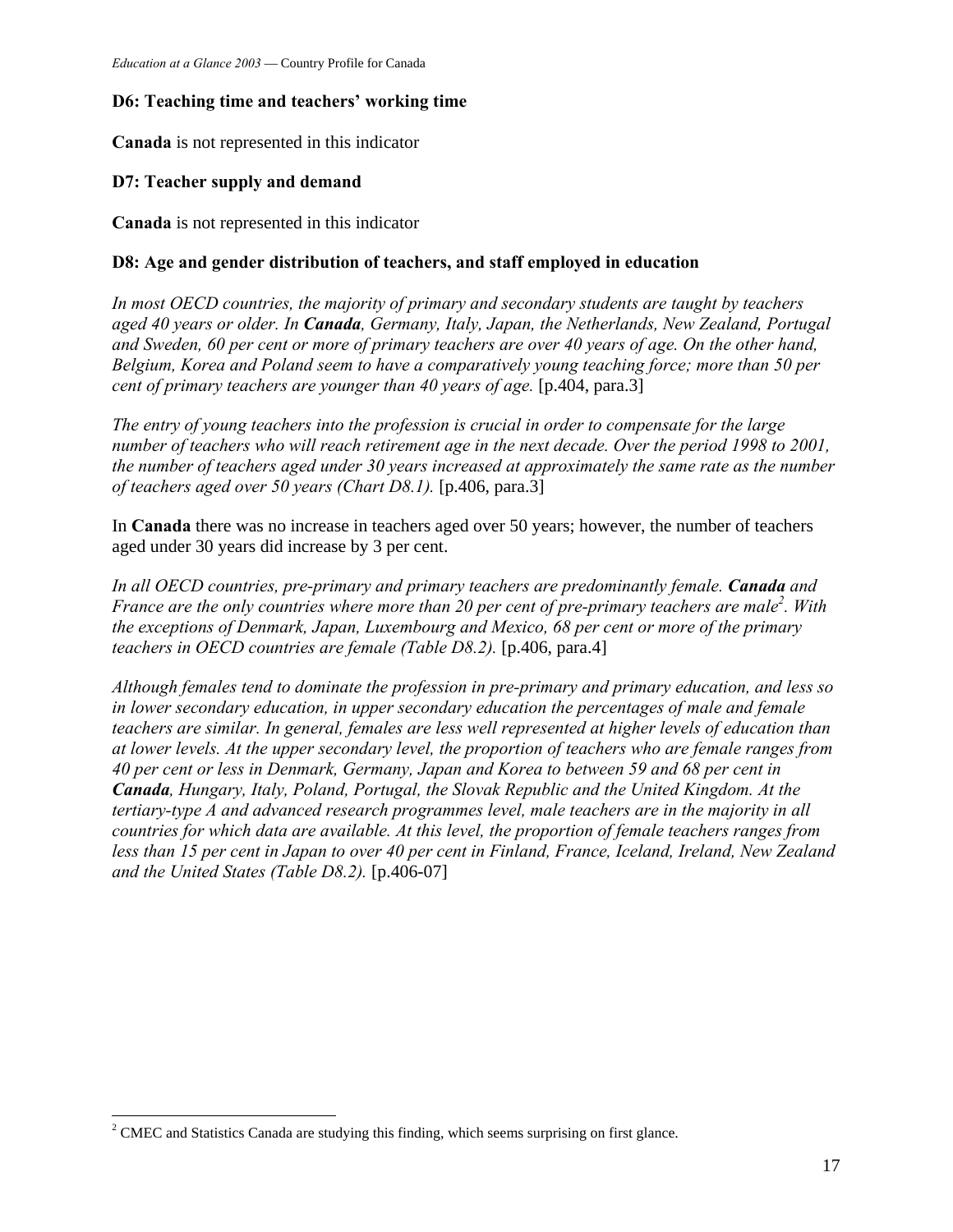#### **Background Information**

#### **I. Organising Framework for the 2003 Edition of Education at a Glance** [p.7]

*Education at a Glance – OECD Indicators 2003* provides a rich, comparable and up-to-date array of indicators that reflect a consensus among professionals on how to measure the current state of education internationally. The indicators provide information on the human and financial resources invested in education, on how education and learning systems operate and evolve, and on the returns to educational investments. The indicators are organised thematically, and each is accompanied by relevant background information. The education indicators are presented within an organising framework which:

• distinguishes between the actors in education systems: individual learners, instructional settings and learning environments, educational service providers, and the education system as a whole;

• groups the indicators according to whether they speak to learning outcomes for individuals and countries, policy levers or circumstances that shape these outcomes, or to antecedents or constraints that set policy choices into context; and

• identifies the policy issues to which the indicators relate, with three major categories distinguishing between the quality of educational outcomes and educational provision, issues of equity in educational outcomes and educational opportunities, and the adequacy and effectiveness of resource management.

The following matrix describes the first two dimensions. References between the individual indicators and the cells in this matrix are provided in the section *Contents and Highlights* of this introduction.

|     |                                                            | $\left(1\right)$ | <b>Education</b> and<br>learning outputs<br>and outcomes                                  | (2) | Policy levers and<br>contexts shaping<br>educational<br>outcomes                      | (3) | Antecedents or<br>constraints that<br>contextualise<br>policy                        |
|-----|------------------------------------------------------------|------------------|-------------------------------------------------------------------------------------------|-----|---------------------------------------------------------------------------------------|-----|--------------------------------------------------------------------------------------|
| (A) | Individual<br>participants in<br>education and<br>learning |                  | (1.A) The quality and<br>distribution of<br>individual educational<br>outcomes            |     | (2.A) Individual attitudes,<br>engagement, and<br>behaviour                           |     | (3.A) Background<br>characteristics of the<br>individual learners                    |
| (B) | Instructional<br>settings                                  |                  | $(1.B)$ The quality of<br>instructional delivery                                          |     | (2.B) Pedagogy and<br>learning practices and<br>dassroom dimate                       |     | (3.B) Student learning<br>conditions and<br>teacher working<br>conditions            |
| (C) | Providers of<br>educational<br>services                    |                  | $(1, C)$ The output of<br>educational<br>institutions and<br>institutional<br>performance |     | $(2, C)$ School environment<br>and organisation                                       |     | (3.C) Characteristics of the<br>service providers and<br>their communities           |
| (D) | The education<br>system as a whole                         |                  | $(1.D)$ The overall<br>performance of the<br>education system                             |     | (2.D) System-wide<br>institutional settings,<br>resource allocations,<br>and policies |     | $(3.D)$ The national<br>educational, social,<br>economic, and<br>demographic context |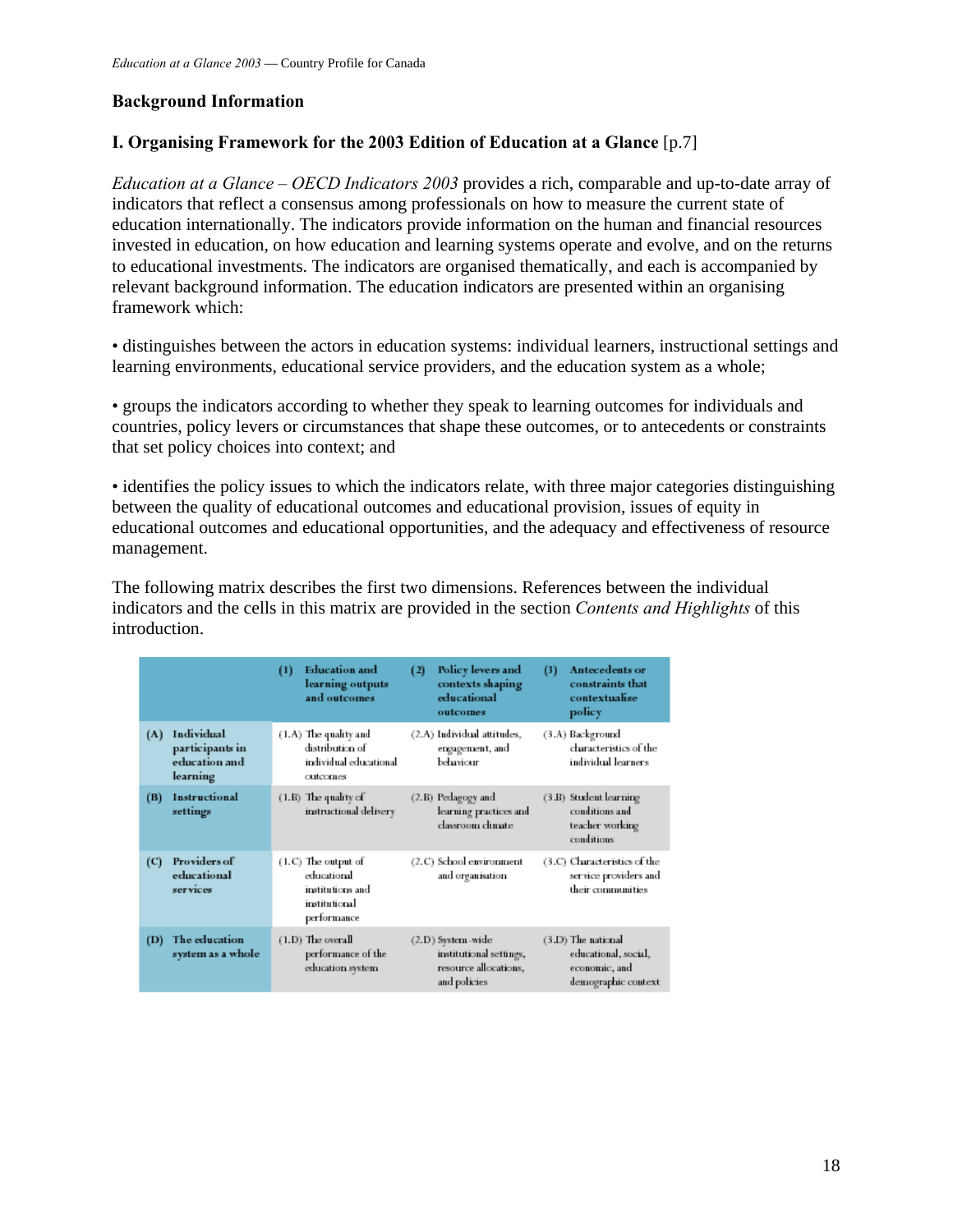#### **II. Contents and Highlights** [p.8-25]

This section describes the contents of the volume and summarises key findings. It also highlights new features of this year's edition of *Education at a Glance* and relates the indicators to the organising framework described above.

Chapter A begins by examining graduation rates at the upper secondary level of education which is often considered the baseline qualification in modern societies **(Indicator A1)**. The indicator speaks both to the current output of educational institutions **(Framework Cells 1.C and 1.D)**. To gauge progress in educational output, current graduation rates are compared to the educational attainment of older persons who left the education system at different points in time.

The educational attainment of the adult population is not only a measure of the output of education systems, but adult qualifications also provide an important context for education systems **(Framework Cell 3.D)** as witnessed by the close interrelationships between student performance and parental levels of educational attainment (OECD, 2001). Finally, an analysis by gender provides an assessment of gender equity in upper secondary qualifications.

Indicators A2 and A3 on tertiary graduation and attainment extend the picture with an assessment of the supply of advanced skills in different fields of study (Framework Cells 1.C and 1.D). Attainment levels for different generations show how the supply of high skills qualifications has evolved and provides an important context for current educational policies (Framework Cell 3.D). New: For the first time, the indicator also provides trend data on tertiary attainment for the period 1999 to 2001. Finally, the indicator reviews countries' progress in closing the gender gap in tertiary attainment and graduation rates, both overall and across different fields of education.

Indicator A2 also compares drop-out rates which provide some indication of the internal efficiency of education systems (Framework Cell 1.C). Students leave educational programmes before their completion for many reasons - they realise that they have chosen the wrong subject or educational programme, they fail to meet the standards set by their educational institution, or they may want to work before completing their programme. Nevertheless, high dropout rates indicate that the education system is not meeting the needs of its clients. Students may find that the educational programmes do not meet their expectations or their needs in order to enter the labour market, or that the programmes require more time outside the labour market than they can justify.

Counting the numbers of graduates alone does not provide information about the quality of learning outcomes. To address this, Chapter A also compares the knowledge and skills attained by students across countries. *New:* **Indicator A4** has been newly introduced and assesses reading literacy skills of students around the age of 9 years.

While Indicator A4 looks at reading skills at the beginning of schooling, **Indicators A5** and **A6** compare the reading, mathematics and science knowledge and skills of students at age 15, *i.e.* towards the end of their compulsory schooling period. These indicators are essential indicators for gauging the quality of educational performance as they assess to what extent societies have succeeded in equipping young adults with key foundation skills at an age when the transition to work is becoming a key concern for many. *New:* Interpreting Indicators A4 and A5 together provides some indication of the progress achieved by education systems between primary and secondary education.

Indicators A4, A5 and A6 not only benchmark the overall performance of countries **(Framework Cell 1.D)**, but devote much attention also to the distribution of knowledge and skills in the student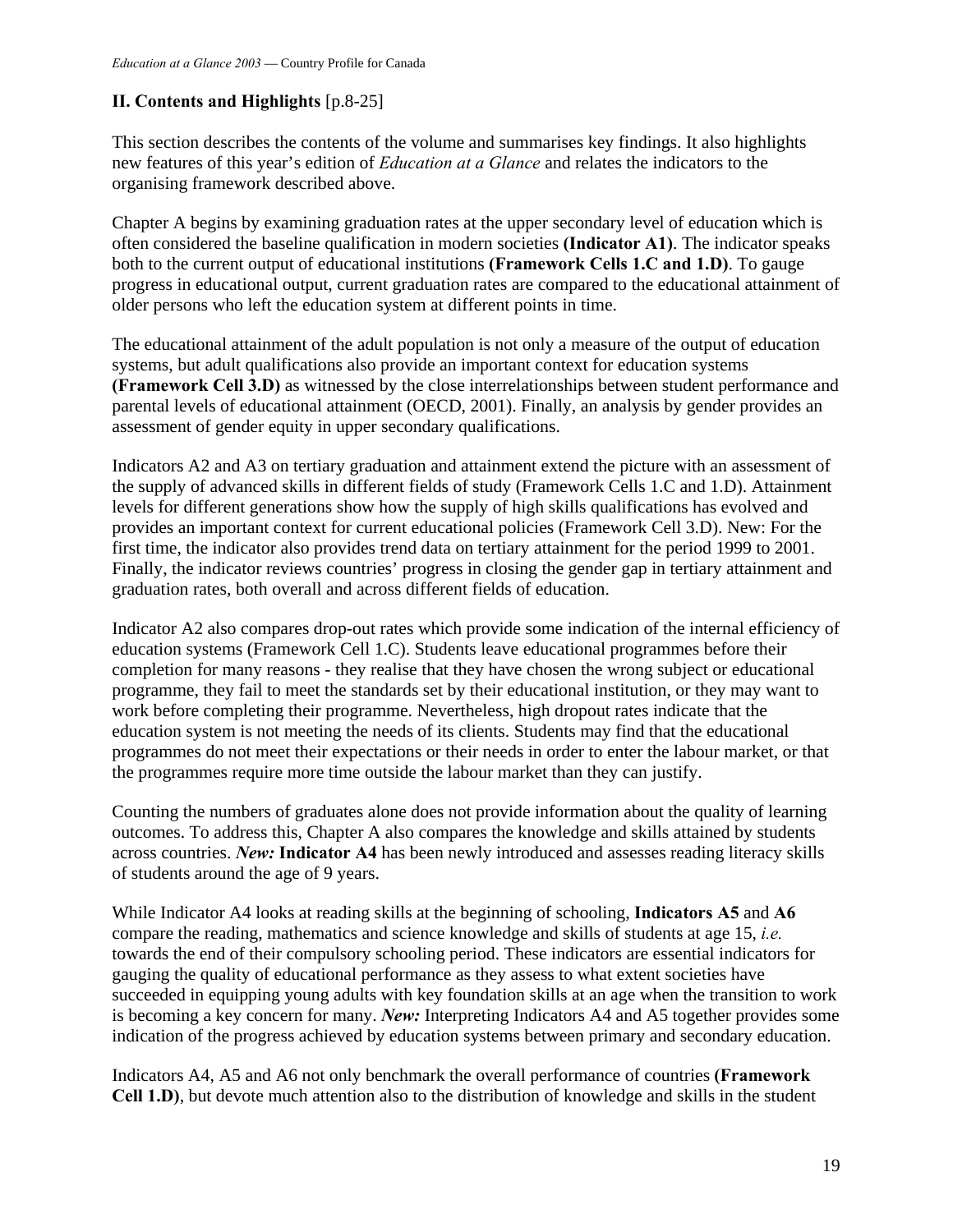population, with the aim to assess to what extent countries succeed in combining high overall performance with an equitable distribution of learning outcomes **(Framework Cell 1.A)**.

Recognising the impact that education has on participation in labour markets, occupational mobility and the quality of life, policymakers and educators emphasise the importance of reducing educational differences between males and females. Significant progress has been achieved in reducing the gender gap in educational attainment (see Indicators A1 and A2), although in certain fields of study, such as mathematics and computer science, gender differences favouring males still exist (see Indicator A3).

As females have closed the gap and then surpassed males in many aspects of education, there are now many instances in which there is concern about the underachievement of males in certain areas, such as reading. Gender differences in student performance, as well as in attitudes toward and strategies for learning, therefore need to receive close attention from policymakers if greater gender equity in educational outcomes is to be achieved. Furthermore, students' perceptions of what occupations lie ahead for them can affect their academic decisions and performance. An important policy objective should therefore be to strengthen the role that the education system can play in moderating gender differences in occupational expectations to help reduce performance gaps in different subject areas. *New:* This indicator begins by examining data from OECD's PISA study on gender differences in the occupations which 15-year old students expect to have by the age of 30 and then the newly introduced **Indicator A11** examines gender differences in performance, attitudes, and learning strategies in primary and secondary schools **(Framework Cells 1.A and 2.A)**.

Indicators A5 and A6 show that, in most countries, there are considerable differences in performance within each education system. This variation may reflect differences in school and student backgrounds, the human and financial resources available to schools, curricular differences, selection policies and practices, or the way that teaching is organised and delivered. Some countries have nonselective school systems that seek to provide all students with the same opportunities for learning, and allow each school to cater to all levels of student performance. Other countries respond to diversity explicitly by forming groups of students of similar performance levels through selection either within or between schools, with the aim of serving students according to their specific needs. Other countries combine the two approaches. Even in comprehensive school systems, schools may vary significantly in response to the socio-economic and cultural characteristics of the communities that they serve or their geography.

**Indicator A7** sheds light on performance differences between schools **(Framework Cells 1.B and 1.C)** and some of the factors associated with these differences **(Framework Cells 3.A, 3.B and 3.C)**.

It is well established that students who choose to spend a lot of time reading tend to be better readers than those who do not. However, in examining students' reading practices, it is important to consider not just the amount of time that students spend reading, but also how they invest this time. While some students may choose to read only one type of material (*e.g.*, magazines) frequently, others read a diversity of materials. Understanding what students read frequently and how these choices are related to reading performance can prompt educators and policymakers to devise early-intervention strategies to foster certain reading behaviours in order to promote literacy. *New:* To shed light on this, the newly introduced **Indicator A8** profiles students' reading practices according to the materials they read frequently and demonstrates the relationship between these profiles and their performance in reading literacy. *New:* Furthermore, the newly introduced **Indicator A9** takes this further to explore a broader concept of "engagement" in reading, which encompasses both reading practices and attitudes toward reading.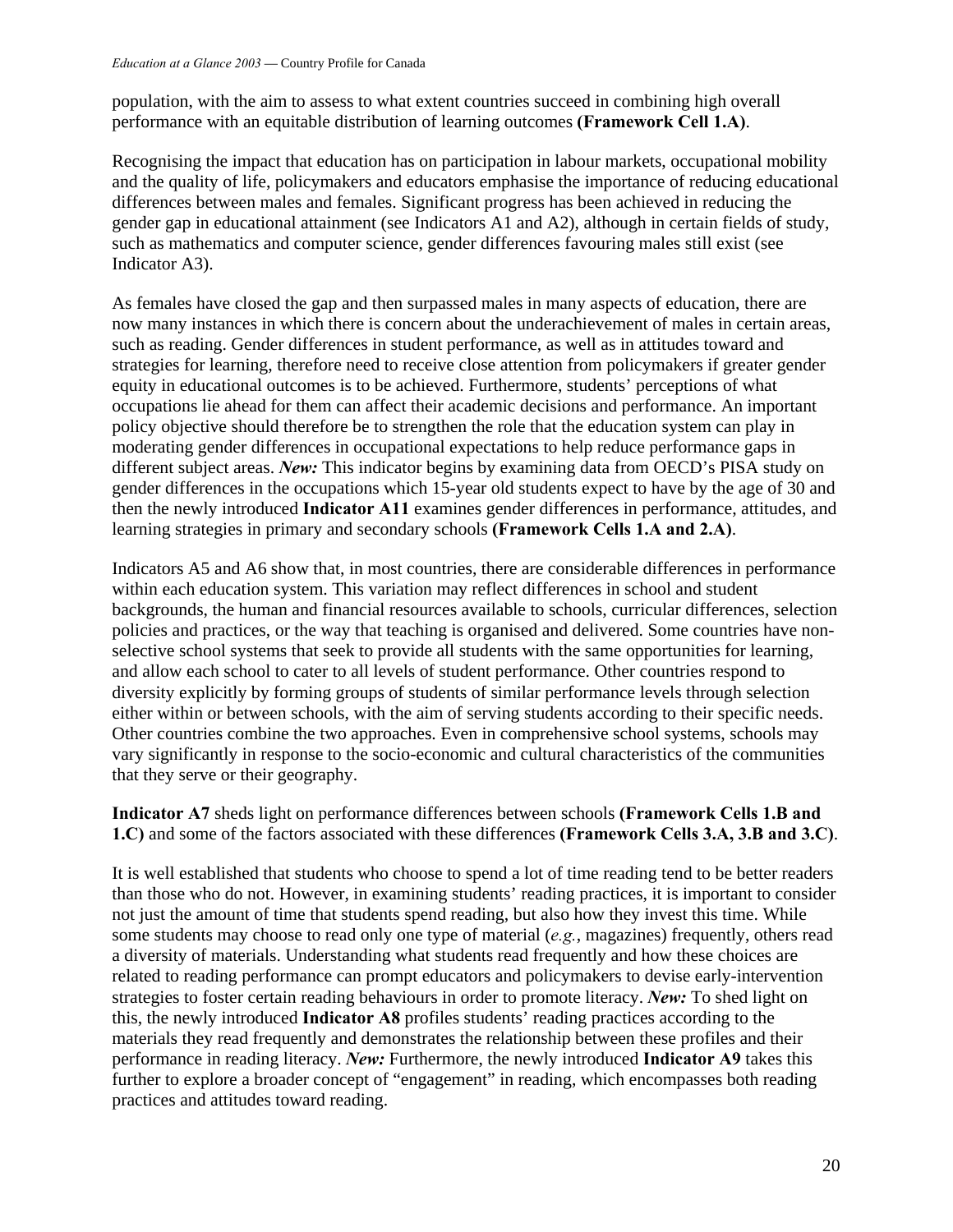*New:* Finally, the newly introduced **Indicator A10** reports data on students' learning strategies, motivational preferences, self-related competencies, and learning preferences as important capacities of students to regulate their own learning. In societies that increasingly depend on the capacity and motivation of their citizens to continue learning throughout life, these capacities are an important outcome of education in themselves and may have an impact on students' success both in school and in their future lives. Indicators A8, A9 and A10 do not only reflect on learning activities and engagement as important outcomes of education **(Framework Cell 1.A)** but also as important policy levers that can help to both raise overall performance and counter social disadvantage **(Framework Cells 2.A and 2.B)**.

As levels of skill tend to rise with educational attainment, the social costs incurred when those with higher levels of education do not work also rise; and as populations in OECD countries age, higher and longer participation in the labour force can lower dependency ratios and help to alleviate the burden of financing public pensions. **Indicators A12** and **A13** examine the relationship between educational attainment and labour force activity, comparing rates of participation in the labour force first, and then rates of unemployment. Measuring the relationship between labour force activity and educational attainment, these are, firsthand foremost, indicators of the long-term outcomes of education systems (Framework Cell 1.D). The adequacy of workers' skills and the capacity of the labour market to supply jobs that match those skills are, however, also important contexts for national education policy making (Framework Cell 3.D). Unemployment rates can also influence student decisions to continue in education and therefore can shed light on differing participation rates in education across countries.

Markets also provide incentives to individuals to develop and maintain appropriate levels of skills through wage differentials, especially through higher earnings for persons completing additional education. Acquiring higher levels of education can also be viewed as an investment in human capital, which includes the stock of skills that individuals maintain or develop, through education or training and then offer, in return for earnings, on the labour market. The higher the earnings from increased human capital, the higher the returns on the investment and the premium paid for enhanced skills and/or higher productivity. *New:* **Indicator A14** and the newly introduced **Indicator A15** seek to measure the returns to education for individuals **(Framework Cell 1.A)**, in terms of higher earnings; for taxpayers, in terms of higher fiscal income from better educated individuals; and for societies more generally **(Framework Cell 1.D)**, in terms of the relationship between education and labour productivity. Together, these indicators shed light on the longer-term impact of education for individuals and societies. Indicator A14 also sheds light on an important national context **(Framework Cell 3.D)** for policy making and can influence public funding policies in general and policies on financial aid to students in particular. It can also provide context for individual students' decisions to engage in education at different levels **(Framework Cell 3.A)**.

Financial resources are a central policy lever for improving educational outcomes. As an investment in human skills, education can help to foster economic growth and enhance productivity, contribute to personal and social development, and reduce social inequality. But like any investment, education needs to be financed. After Chapter A examined the returns to education, Chapter B provides a comparative examination of spending patterns in OECD countries. By giving more emphasis to trends in educational spending, the 2003 edition of *Education at a Glance 2003* seeks to analyse how different demand and supply factors interact and how spending on education, compared to spending on other social priorities, has changed.

Effective schools require the right combination of trained and talented personnel, adequate facilities, state of-the-art equipment, and motivated students ready to learn. The demand for high-quality education, however, can translate into higher costs per student, and must therefore be weighed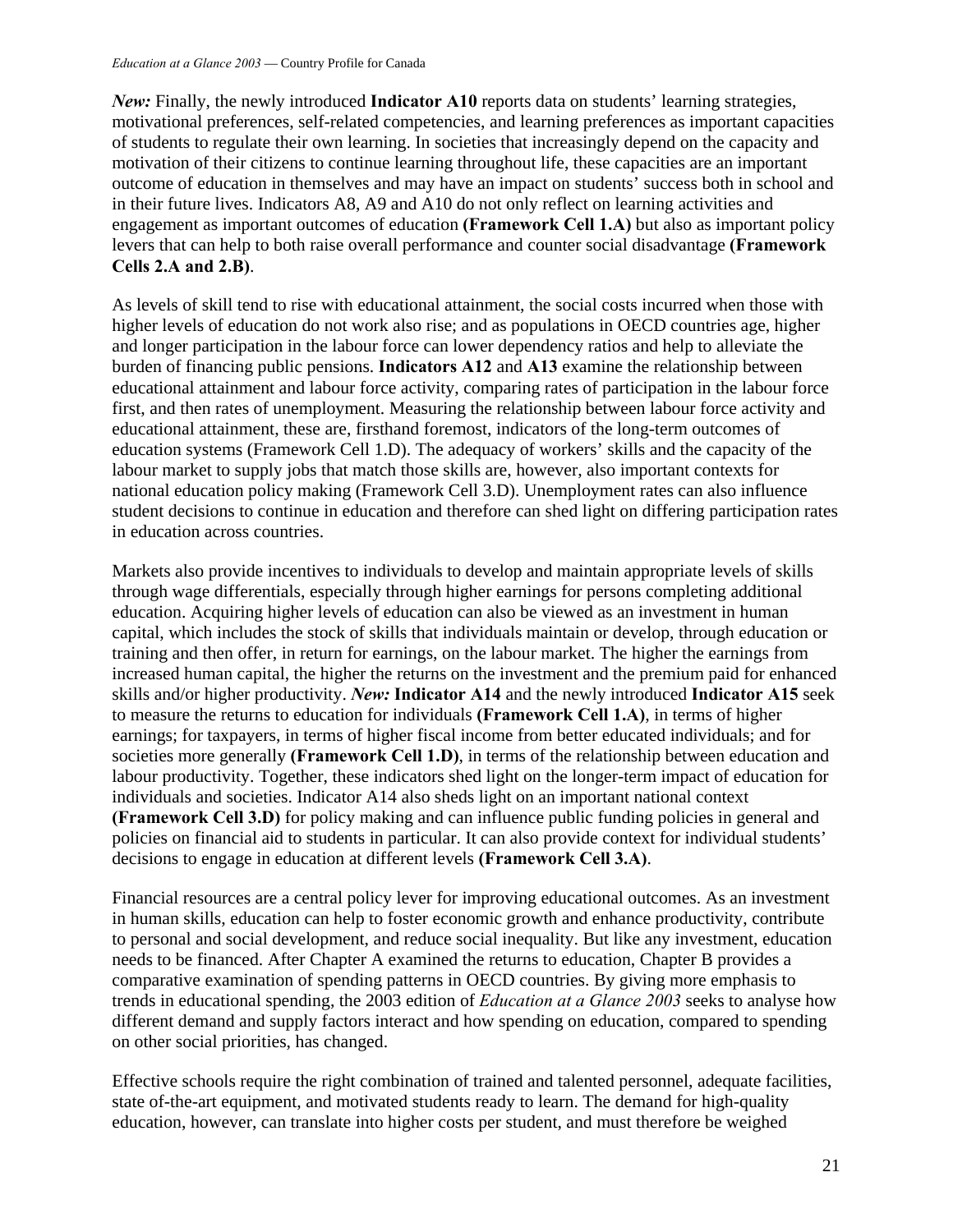against undue burdens for taxpayers. No absolute standards exist for measuring the per student resources needed to ensure optimal returns for individual students or society as a whole. Nonetheless, international comparisons can provide a starting point for discussion by evaluating the variation that exists between OECD countries in educational investment. **Indicator B1** examines direct public and private expenditure on educational institutions in relation to the number of their full-time equivalent (FTE) students. It also reviews how OECD countries apportion per capita education expenditure between different levels of education.

Expenditure per student is a key policy measure which most directly impacts on the individual learner as it acts as a constraint on the learning environment in schools and student learning conditions in the classroom **(Framework Cells 2.A, 3.C and 3.B)**.

However, relating Indicator B1 to Indicators A5 and A6 also shows, that lower expenditure cannot automatically be equated with a lower quality of educational services. Australia, Finland, Ireland, Korea and the United Kingdom, for example, which have moderate expenditure on education per student at primary and lower secondary levels, are among the OECD countries with the highest levels of performance by 15-year-old students in key subject areas.

**Indicator B2** examines the proportion of national resources that goes to educational institutions and the levels of education to which they go. The proportion of national financial resources allocated to education is one of the key choices made by each OECD country; it is an aggregate choice made by governments, enterprises, and individual students and their families. Indicator B2 also shows how the amount of educational spending relative to the size of national wealth and in absolute terms has evolved over time in OECD countries. National resources devoted to education are a key national policy lever *(***Framework Cell 2.D***)* but also act as an antecedent to the activities of schools, classrooms and individual learners *(***Framework Cells 3.C, 3.B and 3.A***)*.

Cost-sharing between the participants in education and society as a whole is an issue that is under discussion in many OECD countries. This is a particularly relevant question at the early and late stages of education - pre-primary and tertiary - where full or nearly full public funding is less common. As new client groups participate in education, the range of educational opportunities, programmes and providers is growing, and governments are forging new partnerships to mobilise the necessary resources. Public funding is now being looked upon increasingly as providing only a part, albeit a very substantial part, of the investment in education. Private funding is playing an increasingly important role.

New funding strategies aim not only at mobilising the required resources from a wider range of public and private sources, but also at providing a broader range of learning opportunities and improving the efficiency of schooling. In the majority of OECD countries, publicly funded primary and secondary education is also organised and delivered by public institutions. However, in a fair number of OECD countries the public funds are then transferred to private institutions or given directly to households to spend in the institution of their choice. In the former case, the final spending and delivery of education can be regarded as subcontracted by governments to non-governmental institutions, whereas in the latter instance, students and their families are left to decide which type of institution best meets their requirements. To the extent that private financing of education creates barriers for the participation of learners from lower income groups, this may reflect in variation of performance between institutions (see also Indicator A7).

To shed light on these issues, **Indicator B3** examines the relative proportions of funds for educational institutions from public and private sources, and how these figures have evolved since 1995. As with Indicator B2, national resources devoted to education are a key national policy lever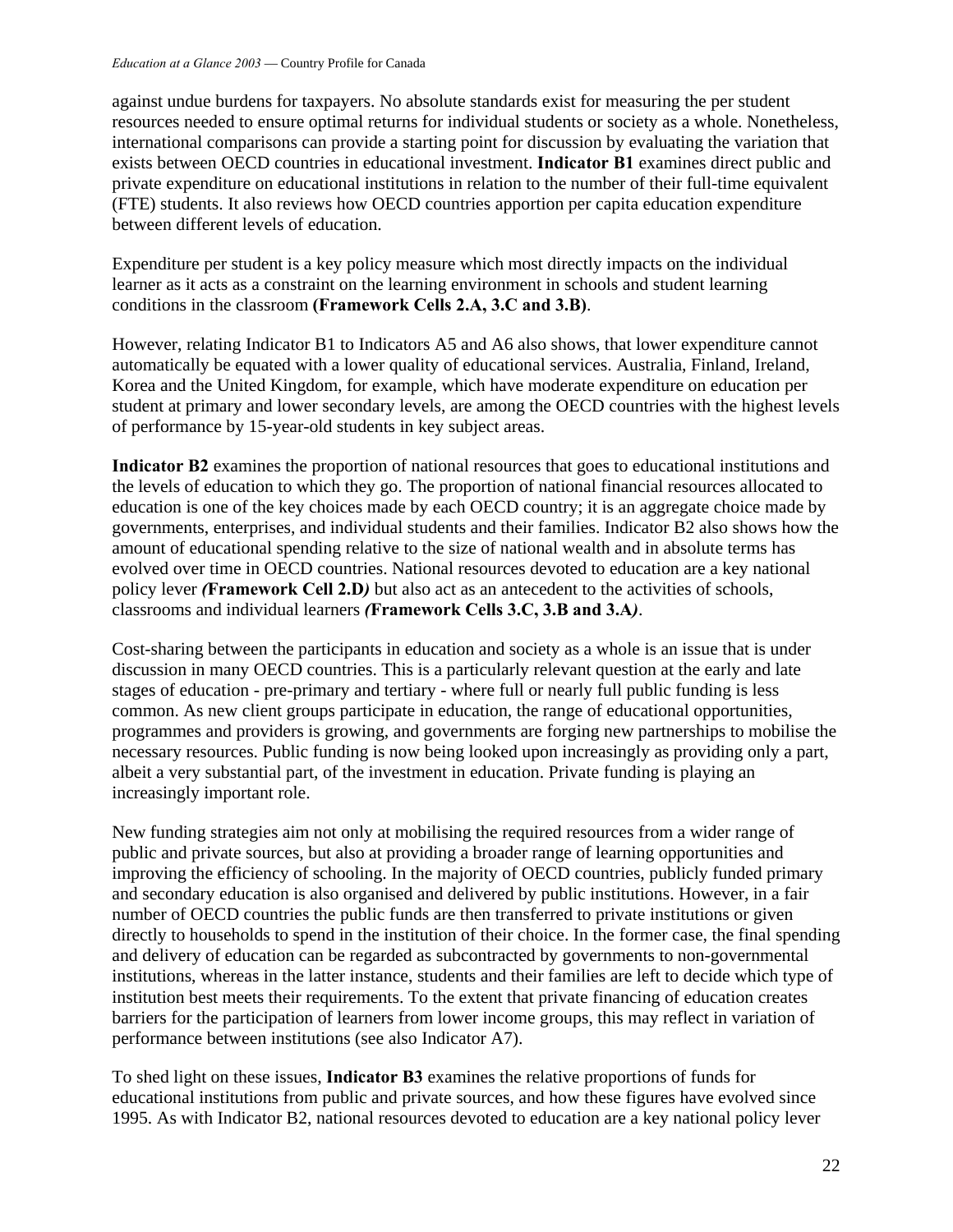**(Framework Cell 2.D)** as well as an antecedent to the activities of schools, classrooms and individual learners **(Framework Cells 3.C, 3.B and 3.A)**.

All governments are involved in education, funding or directing the provision of services. Since markets offer no guarantee of equal access to educational opportunities, governments fund educational services to ensure that they are within the reach of their populations. Public expenditure on education as a percentage of total public expenditure indicates the value of education relative to the value of other public investments such as health care, social security, defence and security. **Indicator B4** completes the picture of the volume of resources invested in education by examining changes in public spending on education in absolute terms and relative to changes in overall public spending.

Since the second half of the 1990s, most OECD countries made serious efforts to consolidate public budgets. Education had to compete for public financial support against a wide range of other areas covered in government budgets. *New:* To portray this, a newly introduced feature of the indicator is to evaluate changes in educational expenditure in absolute terms and relative to changes in the size of public budgets.

Finally, the level of government that has responsibility for, and control over, the funding of education is often thought to have a strategic advantage in influencing decisions regarding educational governance. An important question in educational policy is, therefore, the extent to which the division of responsibility for educational funding between national, regional and local authorities translates into responsibility for educational decision-making. *New:* To shed light on this, a newly introduced feature of Indicator B4 is an examination of the source of public funds by level of government. Important decisions regarding educational funding are made both at the level of government where the funds originate and at the level of government by which they are finally spent or distributed. In illustrating each countries policy for centralization or decentralisation of funding, this indicator provides, along with other indicators, some context for the educational performance of the system as a whole.

As with Indicators B2 and B3, national resources devoted to education are a key national policy lever (**Framework Cell 2.D**) as well as an antecedent to the activities of schools, classrooms and individual learners (**Framework Cells 3.C, 3.B and 3.A**).

The primary financing mechanism of education in most OECD countries remains direct spending on educational institutions. However, governments are looking increasingly towards greater diversity in financing instruments. Comparing these instruments helps to identify policy alternatives. Subsidies to students and their families, the subject of **Indicator B5,** constitute one such alternative to direct spending on institutions. They are used as incentives to engage individuals or groups of individuals in education or to open opportunities for them in different types of institutions (**Framework Cells 2.A and 2.C**).

Governments subsidise the costs of education and related expenditure in order to increase access to education and reduce social inequalities. Furthermore, public subsidies play an important role in indirectly funding educational institutions. Channelling institutional funding through students may heighten institutional competition and therefore the efficiency of education funding. Since aid for student living costs can also serve as a substitute for work as a financial resource, public subsidies may enhance educational attainment by enabling students to study full-time and to work fewer hours or not at all.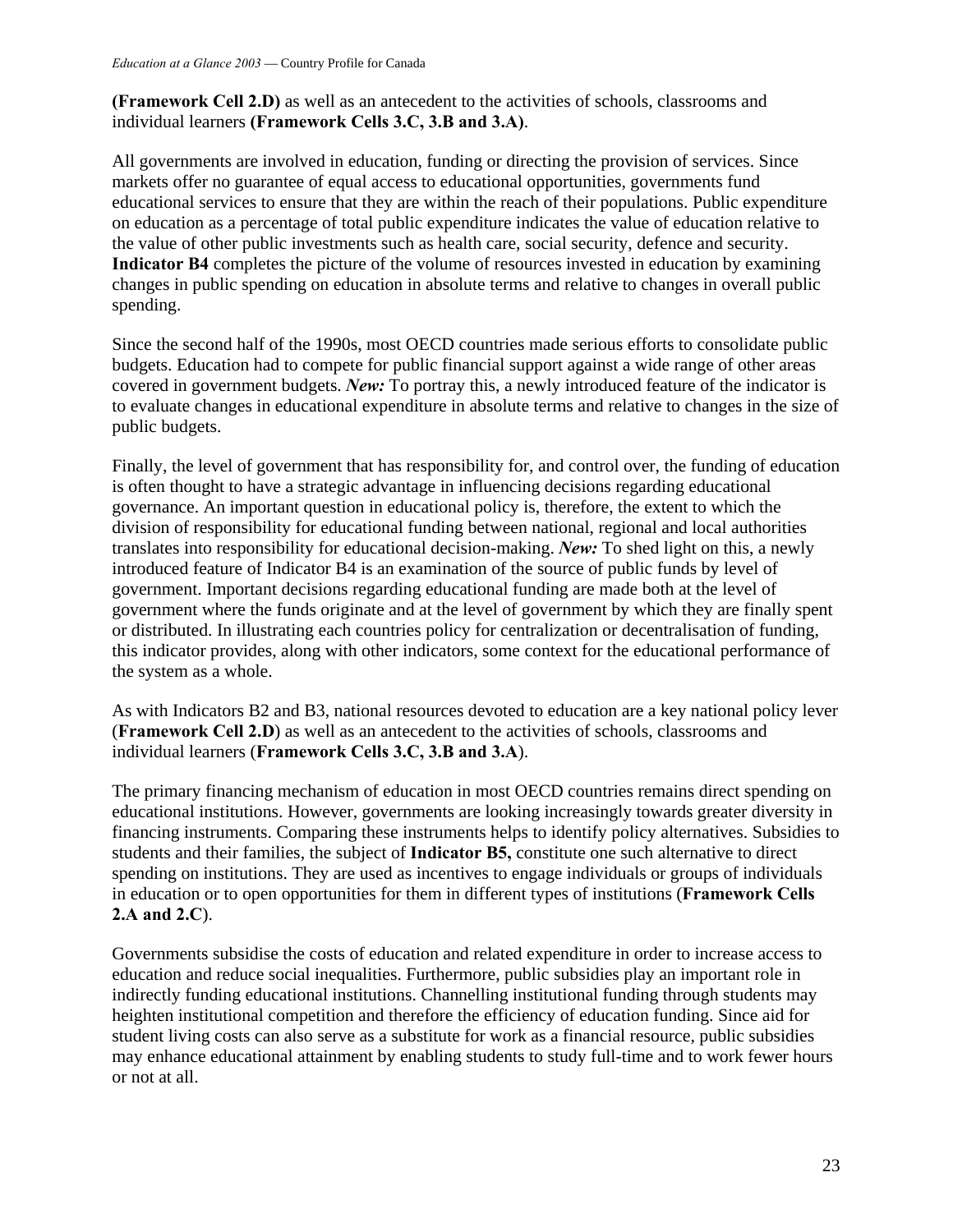Public subsidies come in many forms: means-based subsidies, family allowances for all students, tax allowances for students or parents, or other household transfers. Should household subsidies take the form of grants or loans? Do loans effectively help increase the efficiency of financial resources invested in education and shift some of the costs to the beneficiaries? Or are student loans less appropriate than grants for encouraging low-income students to pursue their education? **Indicator B5**  cannot answer these questions, but it does provide a useful overview of the subsidy policies being pursued in different OECD countries.

Chapter B concludes with an examination of how financial resources are invested and apportioned among resource categories (**Indicator B6**). The allocation of resources can influence the quality of instruction (through the relative expenditure on teachers' salaries, for example), the condition of educational facilities (through expenditure on school maintenance), and the ability of the education system to adjust to changing demographic and enrolment trends. A comparison of how OECD countries apportion their educational expenditure among resource categories can provide some insight into the differences in organizational structure and operation of educational institutions. Systemic budgetary and structural decisions on allocating resources eventually make themselves felt in the classroom; they affect teaching and the conditions under which teaching takes place. A systemwide description of decisions on how educational funding is spent which will influence system level outputs (**Framework Cell 2.D**).

A well-educated population has become a defining feature of a modern society. Education is seen as a mechanism for instilling civic values, and as a means for developing individuals' productive and social capacity. Early childhood programmes prepare young children socially and academically for primary education. Primary and secondary education provides basic skills that serve as a foundation for young people to become productive members of society. Tertiary education provides opportunities for acquiring advanced knowledge and skills, either immediately after initial schooling or later. Many employers encourage ongoing training, and assist workers in upgrading or re-orienting their skills to meet the demands of changing technologies. Chapter C sketches a comparative picture of access, participation and progression in education across OECD countries.

Virtually all young people in OECD countries can expect to go to school for 11 years. However, participation patterns and progression through education vary widely. Both the timing and participation rate in preschool and after the end of compulsory education differ considerably between countries. Some countries have extended participation in education, for example, by making preschool education almost universal by the age of three, by retaining the majority of young people in education until the end of their teens, or by maintaining 10 to 20 per cent participation among up to the late 20s.

**Indicator C1** sheds light on these issues by portraying enrolment rates and the expected duration of schooling. It can help to elucidate the structure of education systems and access to educational opportunities in them. Enrolment patterns indicate overall outcomes of educational policy (**Framework Cell 1.D**) but, in the form of school expectancy, also outcomes at the individual level (**Framework Cell 1.A**).

While the successful graduation from upper secondary education is becoming the norm in most OECD countries, routes to it are becoming increasingly varied. Upper secondary programmes can differ in their curricular content, often depending on the type of further education or occupation for which the programmes are intended to prepare students. Most upper secondary programmes in OECD countries are primarily designed to prepare students for further studies at the tertiary level. The orientation of these programmes can be general, pre-vocational or vocational. Besides the programmes primarily preparing students for further education, in most OECD countries there are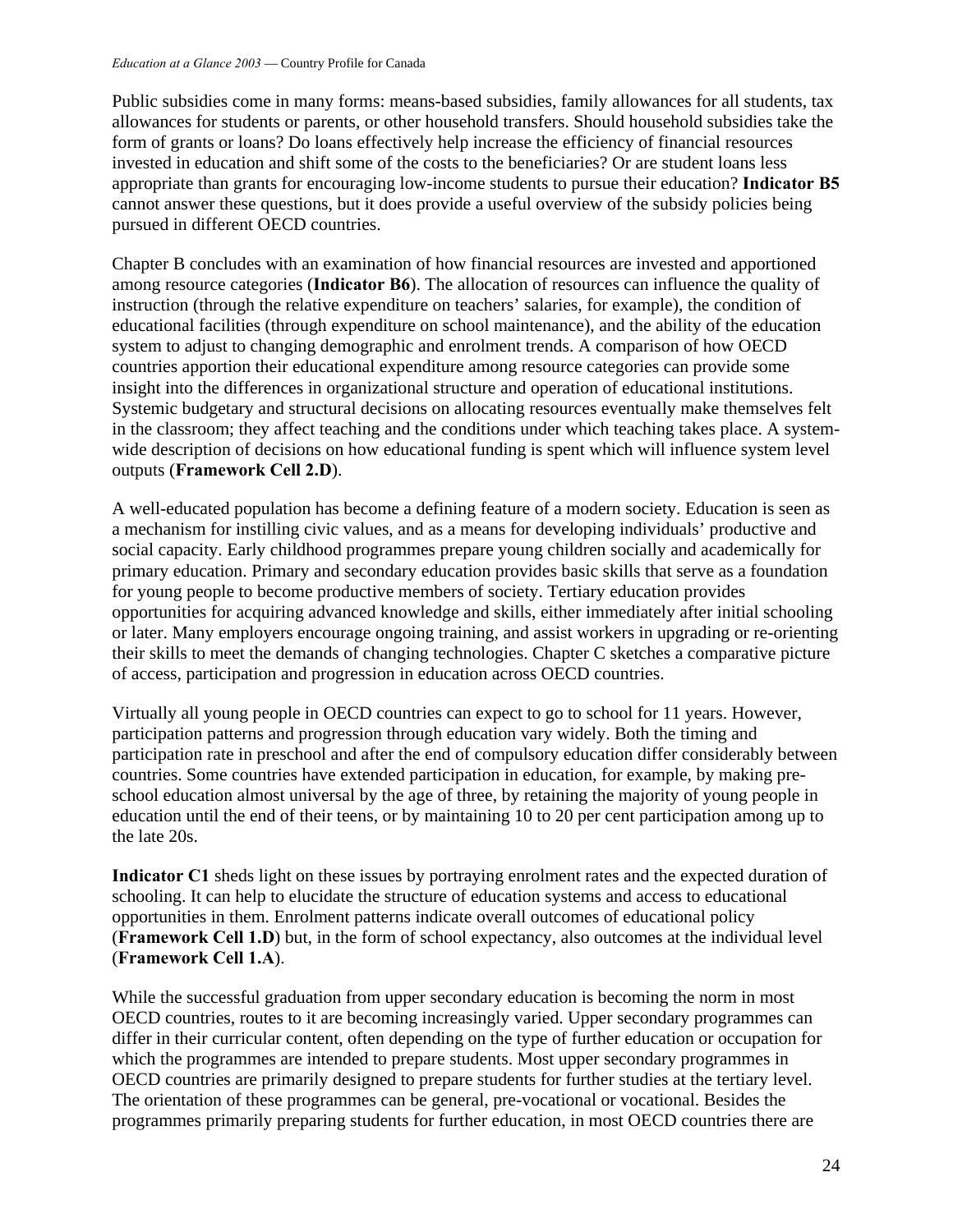also upper secondary programmes designed to prepare students for direct entry to the labour market. Enrolment in these different types of educational programmes is examined in **Indicator C2**.

**Indicator C2** also sheds light on rates of entry to tertiary education, that provide an important indication of the degree to which a population is acquiring those high-level skills and knowledge that labour markets in knowledge societies value.

Like Indicator C1, Indicator C2 reflects on overall outcomes of educational policy **(Framework Cell 1.D)** as well as on outcomes at the individual level **(Framework Cell 1.A)**.

Access to and participation in tertiary education is no longer limited to national boundaries. One way for students to expand their knowledge is to attend higher educational institutions in countries other than their own. Such international student mobility involves costs and benefits to students and institutions in sending and host countries alike. While the direct short-term monetary costs and benefits of this mobility are relatively easy to measure, the long-term social and economic benefits to students, institutions and countries are more difficult to quantify. The number of students studying in other countries (**Indicator C3**), however, provides some idea of the extent of student mobility.

The indicator reflects on students' motivation to study in other countries and hence raise their labour market prospects (**Framework Cell 2.A**) but is also indicative of the national policy on student mobility (**Framework Cell 2.D**). The policy itself is, of course, a condition under which students' mobility takes place **(Framework Cell 3.A)** and the extent of student mobility is a context for the learning environment in school and teaching and learning practices in the classroom **(Framework Cells 3.C and 3.B)**.

All OECD countries are experiencing rapid social and economic changes that are making the transition to working life more uncertain. Entering the labour market is often a difficult period of transition. While the length of time spent in education has increased, a significant proportion of young people still remain marginal if they are neither in education or working, *i.e*., they are either unemployed or in non-employment. **Indicators C4** and **C5** examine the education and employment status of young men and women and provide information on how successfully the transition from school to work is made. Indicator C4 focuses on the combination of work and study and Indicator C5 on the work status young people who are no longer in education. Both indicators reflect outcomes not only for the individual student **(Framework Cell 1.A)** but also for the education system as whole as it interacts with the labour market **(Framework Cell 1.D)**. They also provide a context for current participation rates and patterns both individually and collectively within the system **(Framework Cells 3.A and 3.D)**.

Chapters A, B and C examined financial resources invested in education, patterns of participation, and the results of education in terms of student achievement and the labour market outcomes of education. Chapter D concludes the publication with an examination of student learning conditions, teacher working conditions in education systems and aspects of teacher demand and supply more generally.

How effectively learning time is used depends on how appropriate study programmes are, and on how much instruction time a student receives. Instruction time is a policy lever which acts most directly on the individual learner **(Framework Cell 2.A)** but also as a context for teaching and learning practices in the classroom and school **(Framework Cells 3.B and 3.C)**.

**Indicator D1** examines instruction time available for various study areas for students. *New:* A newly introduced feature of the indicator is the extension of the age range covered from 7 to 15 years.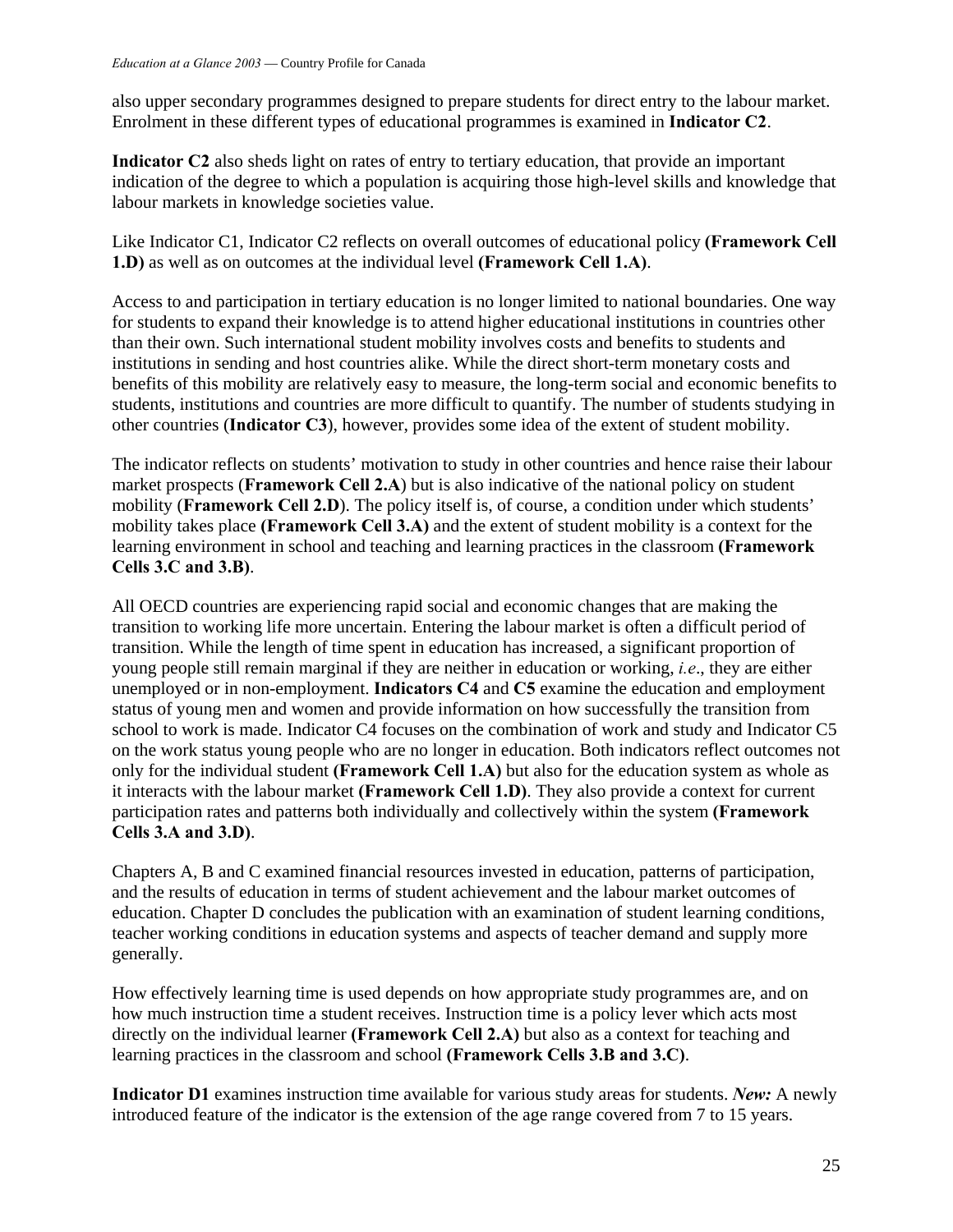The size of the learning group that shares teacher time is another variable that impacts on the use of classroom learning time. **Indicator D2** looks at the variation in average class size, and the ratio of students to teaching staff across OECD countries to estimate the human resources available for individual students. Both measures are factors which on the whole schools can influence (**Framework Cell 2.C**), though in some cases these can be constrained by system level policies. They are also important contexts which shape student learning **(Framework Cell 3.A)** and classroom instruction (**Framework Cell 3.B**). *New:* A newly introduced feature of the indicator is the examination of a wider range of categories of educational staff, including both pedagogical and other personnel.

In addition to classroom time and human resources, new technologies assume an increasingly important role in education. They not only equip students with important skills to participate effectively in the modern world, but also foster the development of self-regulated learning strategies and skills, as part of an essential foundation for lifelong learning. However, the mere presence of modern information and communication technology (ICT) in schools does not guarantee its effective use. *New:* The newly introduced **Indicator D3** presents information on the use of ICT in upper secondary schools and analyses some of the perceived obstacles to the effective integration of ICT in the learning process, including teachers' professional development in ICT. The availability of ICT in schools can strongly influence the school environment (**Framework Cell 2.C**) and sets a context in which instruction can be delivered (**Framework Cell 3.B**). The use of ICT in teaching and learning practices is also within the influence of instructional settings (**Framework Cell 2.B**) and shapes the learning environment for individual students (**Framework Cell 3.A**).

Among a wide range of factors influencing the quality of instruction are teachers' preparation for providing quality instruction. *New:* The newly introduced **Indicator D4** examines the qualification requirements for new teachers for pre-primary, primary, lower secondary and upper secondary education (general programmes) in the public sector as well as measures to support professional development. Where available, the percentage of the current stock of teachers with the required qualification level is also provided.

Levels of teacher qualifications influence the quality of teaching practice (**Framework Cell 2.B**) and act as an antecedent to the quality of instructional delivery and to student learning (**Framework Cells 3.B and 3.A**). Measures to support school policy in supporting professional development can also influence the learning environment in schools (**Framework Cell 2.C**) and act as antecedents to teaching and learning practices (**Framework Cell 3.B**).

Chapter D concludes with a comparative review of teachers' working conditions. Education systems employ a large number of professionals in increasingly competitive market conditions. Ensuring a sufficient number of skilled teachers is a key concern in all OECD countries. Key determinants of the supply of qualified teachers are the salaries and working conditions of teachers, including starting salaries and pay scales, and the costs incurred by individuals to become teachers, compared with salaries and costs in other occupations. Both affect the career decisions of potential teachers and the types of people attracted to the teaching profession. At the same time, teachers' salaries are the largest single factor in the cost of providing education. Teacher compensation is thus a critical consideration for policy-makers seeking to maintain the quality of teaching and a balanced education budget. The size of education budgets naturally reflects trade-offs between a number of interrelated factors, including teachers' salaries, the ratio of students to teaching staff, the quantity of instruction time planned for students, and the designated number of teaching hours. To shed light on these issues, **Indicator D5** shows the starting, mid-career and maximum statutory salaries of teachers in public primary and secondary education, and incentive schemes and bonuses used in teacher rewards systems.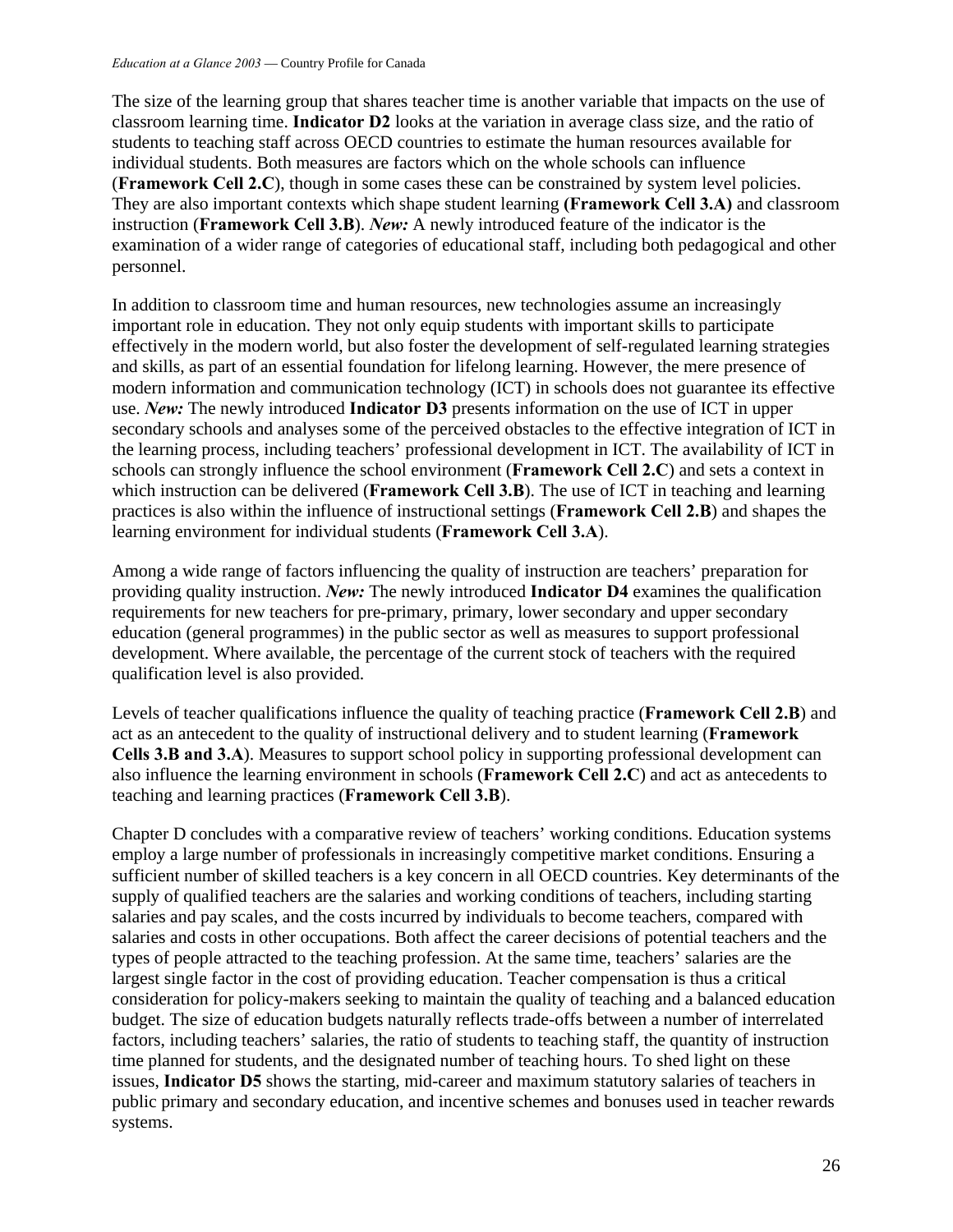Together with class size and ratios of students to teaching staff (Indicator D2), hours of instruction for students (Indicator D1) and teachers' salaries (Indicator D5), the amount of time that teachers spend in the classroom teaching influences the financial resources which countries need to invest in education. While the number of teaching hours and the extent of non-teaching responsibilities are important parts of a teacher's working conditions, they also affect the attractiveness of the profession itself. To shed light on this, **Indicator D6** examines the statutory working time of teachers at different levels of education, as well as the statutory teaching time, *i.e.,* the time that full-time teachers are expected to spend teaching students. Although working time and teaching time only partly determine the actual workload of teachers, they do give some insight into differences between countries in what is demanded of teachers.

Teacher salaries and working hours not only impact on recruitment and retention of teachers within institutions (**Framework Cell 2.C**), but as a feature of teacher working conditions, they also provide a context to the quality of instruction in instructional settings and for the learning outcomes of individual learners (**Framework Cells 3.A and 3.B**).

Ensuring an adequate supply of qualified teachers is a major tasks school managers and school authorities are facing. On the system level, provisions for teacher training and teacher licensing, recruitment policies, statutory salary and bonus schemes, and statutory work conditions constitute the basic policy framework for teacher supply. At the local level, demand for and supply of teachers with specific subject matter expertise depends on a series of other factors as well. Local labour market conditions influence teachers' career decisions, *e.g.* industries competing for skills and expertise that teachers dispose of can play a role in the 'brain drain' from schools and conversely, the absence of other local labour opportunities may influence the choice of a teaching career. Teacher flow in a school may also depend on the age composition of the teaching staff, and on the social composition of the student population as well as on the school's working climate. *New:* The newly introduced **Indicator D7** provides general information on teacher supply and demand issues at the upper secondary level and, where there are shortages, how they are coped with at the level of schools (**Framework Cell 2.C**). These issues and the policies that they give rise to are also antecedents at school, class and student level (**Framework Cells 3.A, 3.B and 3.C**) as they will impact on the school learning environment, classroom climate and pupil engagement.

Finally, an important factor influencing teacher demand and supply is the age distribution of the teaching force. *New:* The newly introduced **Indicator D8** analyses the age and gender mix in countries' teaching force and thus reflects on a resource available system-wide (**Framework Cell 2.D**). The gender and age mix of the teaching force also represent antecedents at school, class and student level (**Framework Cells 3.A, 3.B and 3.C**) as they will impact on the school learning environment, classroom climate and pupil engagement.